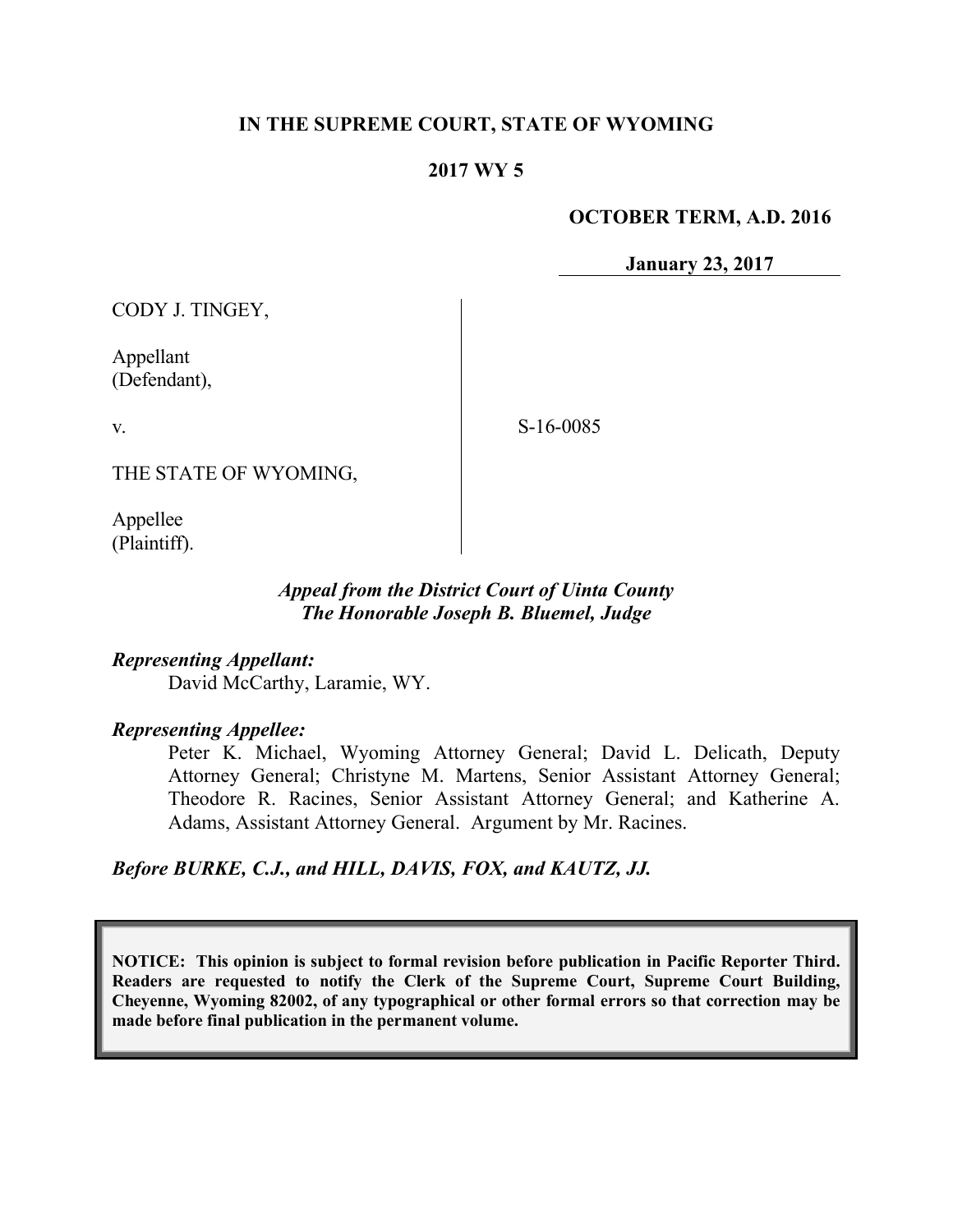**HILL,** Justice.

[¶1] Cody Tingey was convicted of two counts of felony interference with a peace officer, one count of misdemeanor interference with a peace officer, and one count of misdemeanor simple assault. Mr. Tingey appeals his conviction on the interference counts, claiming the district court erred in failing to give the jury theory of defense instructions and that his Sixth Amendment right to effective assistance of counsel was violated. We affirm.

#### **ISSUES**

[¶2] Mr. Tingey states the issues on appeal as follows:

I. Did the court commit reversible error by refusing to give Mr. Tingey's proposed theory of defense instructions sufficient to apprise the jury of his theory of the case when there was competent evidence presented to support that theory?

II. Did trial counsel's failure to file a motion to suppress, renew the motion for judgment of acquittal at the end of trial, and propose appropriate theory of defense instructions violate Mr. Tingey's Sixth Amendment right to effective assistance of counsel?

### **FACTS**

[¶3] On the evening of May 23, 2015, Cody Tingey and his girlfriend, Breanna May, had a gathering at their home in Evanston. The guests were Ms. May's sister, Tara Wisenbaker, and her husband, and another couple and their children. The adults drank alcohol and some, if not all of them, smoked marijuana. The party ended and the guests left by about 11:30 or midnight.

[¶4] After their guests left, Mr. Tingey and Ms. May got into an argument. Mr. Tingey called Ms. May's father "to figure out what to do" and because he did not want to become violent with Ms. May. After the phone conversation with Mr. Tingey, Ms. May's father, at about 1:00 the morning of May 24th, called Ms. Wisenbaker and asked her to pick up Ms. May and bring her to his home.

[¶5] Ms. Wisenbaker had been drinking earlier in the evening so she had her daughter drive her to the home of Mr. Tingey and Ms. May. When she arrived at the home and knocked on the door, Mr. Tingey let her in and led her to the guest bedroom where she found Ms. May, who appeared to be passed out. Ms. Wisenbaker woke Ms. May and told her she was there to take her to her father's home.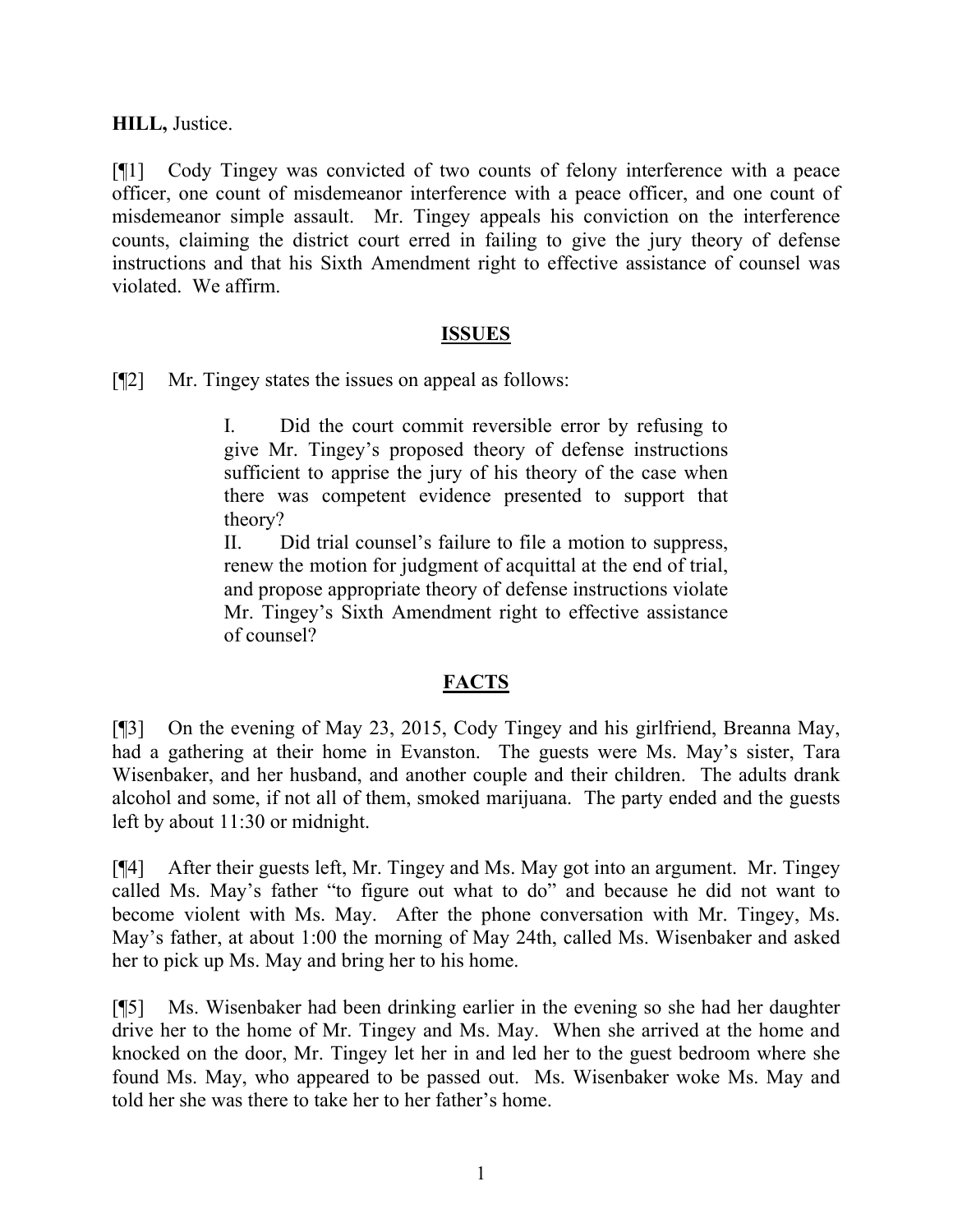[¶6] The accounts of what happened next are conflicting. According to Ms. May, she told Ms. Wisenbaker everything was fine and she and Mr. Tingey repeatedly asked Ms. Wisenbaker to leave. According to Ms. Wisenbaker, Ms. May said she wanted Mr. Tingey to leave the house, which angered Mr. Tingey. Regardless of which account is accurate, it is undisputed that Mr. Tingey then forcibly removed Ms. Wisenbaker from the home. Mr. Tingey grabbed Ms. Wisenbaker from behind, forced her through the house to the back door, with his knees against the back of her legs, and pushed her through the back door where she landed against her vehicle. Ms. Wisenbaker suffered scrapes and bruises from being knocked into objects as Mr. Tingey forced her through the house.

[¶7] When Ms. Wisenbaker was forced out the back door and against her vehicle, her daughter called 911 on her cell phone. Ms. Wisenbaker took the phone from her daughter, got in the vehicle, and instructed her daughter to pull out of the driveway and park in front of the home. Ms. Wisenbaker then reported the incident to the 911 operator, and she and her daughter waited for law enforcement to arrive.

[¶8] Officer Paul Robbins and Sergeant Preston Sheets arrived at the home at the same time, followed within seconds by Officer Kenny West and Officer Janeen Gilbert, who were riding together. Sergeant Sheets went to the front door with Officer Gilbert behind him. When Sergeant Sheets knocked on the front door and received no response, Officers Robbins and West walked up the driveway to the back door. At the back door, Officers Robbins and West smelled the odor of burnt marijuana.

[¶9] While Officers Robbins and West were at the back door, Mr. Tingey opened the front door, and the officers then returned to the front of the house to join Officer Gilbert and Sergeant Sheets. Sergeant Sheets explained what happened and what he observed when Mr. Tingey opened the front door:

> Q. Okay. And what was Cody's – what was Cody Tingey's demeanor when he responded to the door?

> A. When he answered the door, he was immediately abrading us with – calling us different names, Fing pigs, bitches, yelling at us in an aggressive manner. He also was in an aggressive stance as well.

> Q. And can you describe what stance he was in then at the door?

> A. His – his arms were raised and kind of in fists as he would talk, clenched.

> Q. Were you able to identify to him why you were there?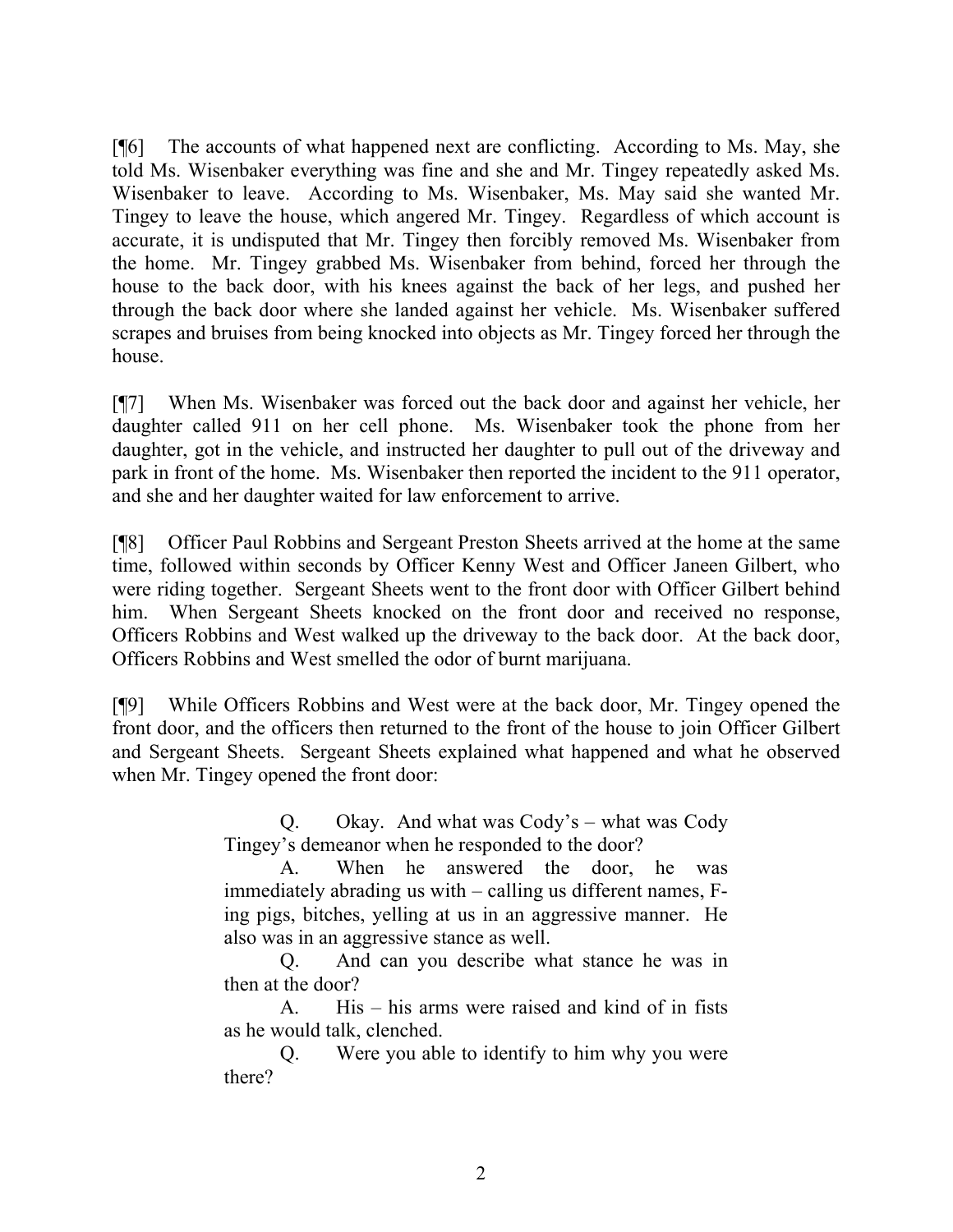A. We attempted to. It was difficult to get a word in edgewise. I attempted to let [him] know we were there because of [Ms. Wisenbaker's] call but I don't know if he heard what I was saying but I attempted to tell him.

Q. Okay. Were you able to get any information from Mr. Tingey about the altercation with Ms. Wisenbaker?

A. I was not.

Q. Did he ever acknowledge having any interactions with Ms. Wisenbaker?

A. I don't believe so.

Q. What happened – can you describe what happened while you were talking to him? Was there any other activity other than this discussion that was occurring?

A We were trying – I was also trying to talk to Breanna. They'd only opened the door just – probably a short distance, one to two feet open is all.

Q. Was Breanna there when Cody first opened the door?

A. I think she was in the living room.

Q. And so at some point were – when were you able to speak with her?

A. I don't remember the exact – the door, they'd opened and shut it on us numerous times while I was standing there and I don't remember which time it was, but she did eventually open the door herself to speak to me.

> Q. Were you able to communicate with her then? \* \* \*

A. Not very well. Cody was still yelling in the background, so it was difficult to have a conversation with her.

Q. And what was the nature of your conversation with her?

A. We were trying to see if she was okay, trying to find out what the claim was that her and Cody had been fighting. We were trying – I was attempting to ask her about that.

Q. So you had said at some point you had asked her to step outside?

A. I did.

Q. Why was that?

A. I was trying to separate her from Cody so that we could have a conversation without him yelling in the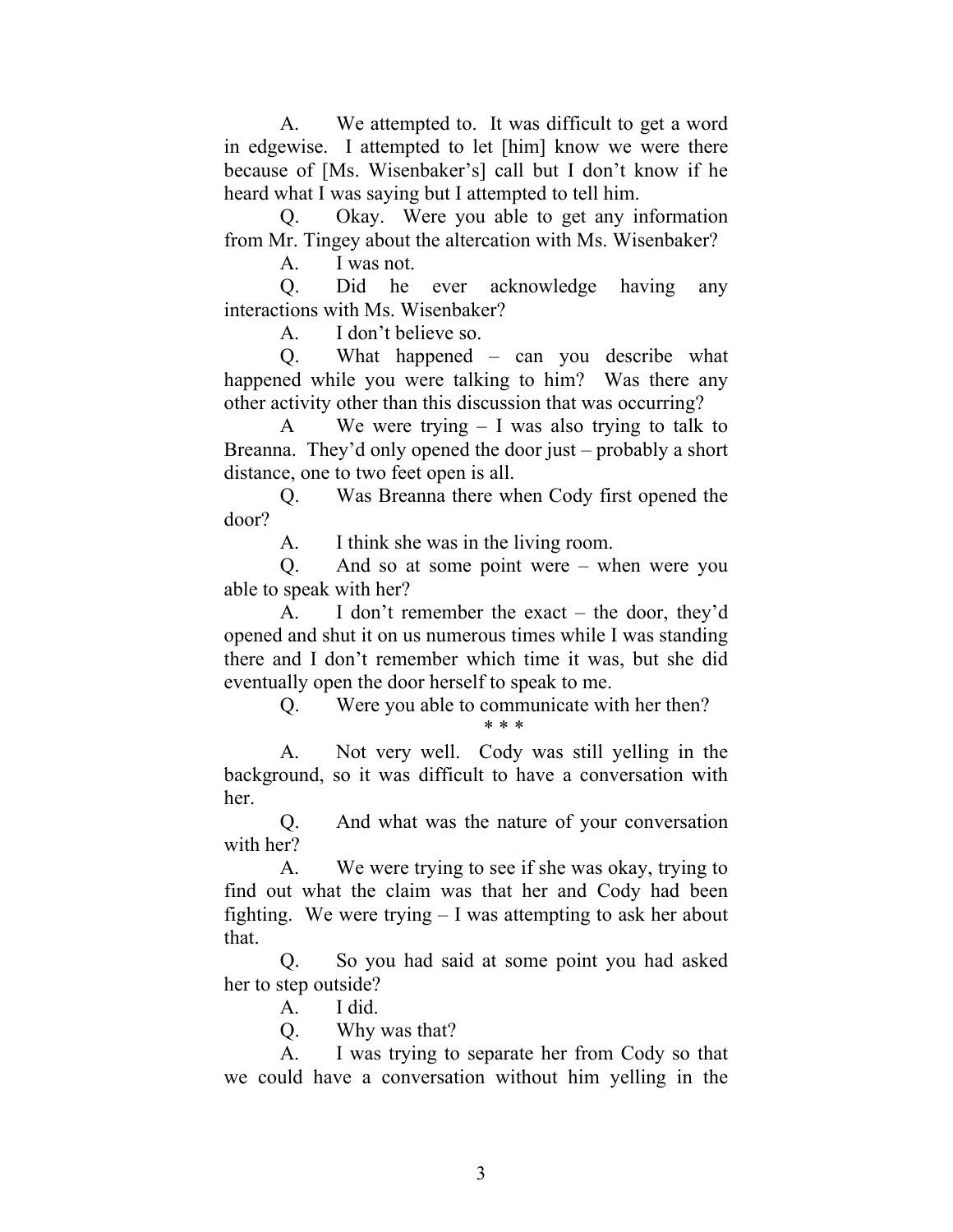background, to try to defuse the situation that we had going right there because it was definitely a volatile one.

Q. And why did you assess it as volatile?

A. She didn't – she acted like she didn't want to talk to us, but then with him yelling in the background and still yelling obscenities, it made it volatile and the situation was pretty tense.

Q. So it was tense right from the start?

A. Yes.

l

Q. In addition to trying to communicate with the two occupants that you saw in the home, did you make any observations related to your presence there?

A. After they had opened the front door, I could smell the odor of burnt marijuana emanating from the residence.

[¶10] During the course of the attempts to communicate with Mr. Tingey and Ms. May, Sergeant Sheets remained on the front porch, with Officer Gilbert just behind him on the sidewalk a step down. Once Officers Robbins and West returned from the back door, Officer West remained near the front door on the steps and Officer Robbins was intermittently between the front porch and the vehicle where Ms. Wisenbaker was located.<sup>1</sup> Each of the officers was able to recognize the odor of marijuana, by training, experience, or both, and each was able to smell the odor of marijuana emanating from the front door. At one point, Sergeant Sheets stated he could smell marijuana and Mr. Tingey responded to the effect, "Of course, you smell it. I smoke it."

[¶11] Officer Robbins and Sergeant Sheets discussed the marijuana odor, and Officer Robbins stated he was going to get a search warrant for the home. Sergeant Sheets then, in a raised voice, instructed Ms. May and Mr. Tingey that they needed to leave the residence. Neither Ms. May nor Mr. Tingey complied.

[¶12] Either immediately before instructing Ms. May and Mr. Tingey to leave the residence, or immediately after, Sergeant Sheets pushed the door open so he could better see Mr. Tingey's location, which was about ten feet from the front door. When the instruction to leave the home was not complied with, the officers entered the home with the intention of escorting Ms. May and Mr. Tingey from the home. Sergeant Sheets entered first, with Officer Robbins immediately behind him. When they entered the home, Mr. Tingey came toward them in what Officer Sheets described as an aggressive manner, yelling with his fists raised.

<sup>&</sup>lt;sup>1</sup> Officer Robbins was the only officer to wear an audio recorder on his person, and that recording was entered into evidence. It was not a complete account of the events that transpired on the front porch because Officer Robbins was not on the front porch for the entire incident.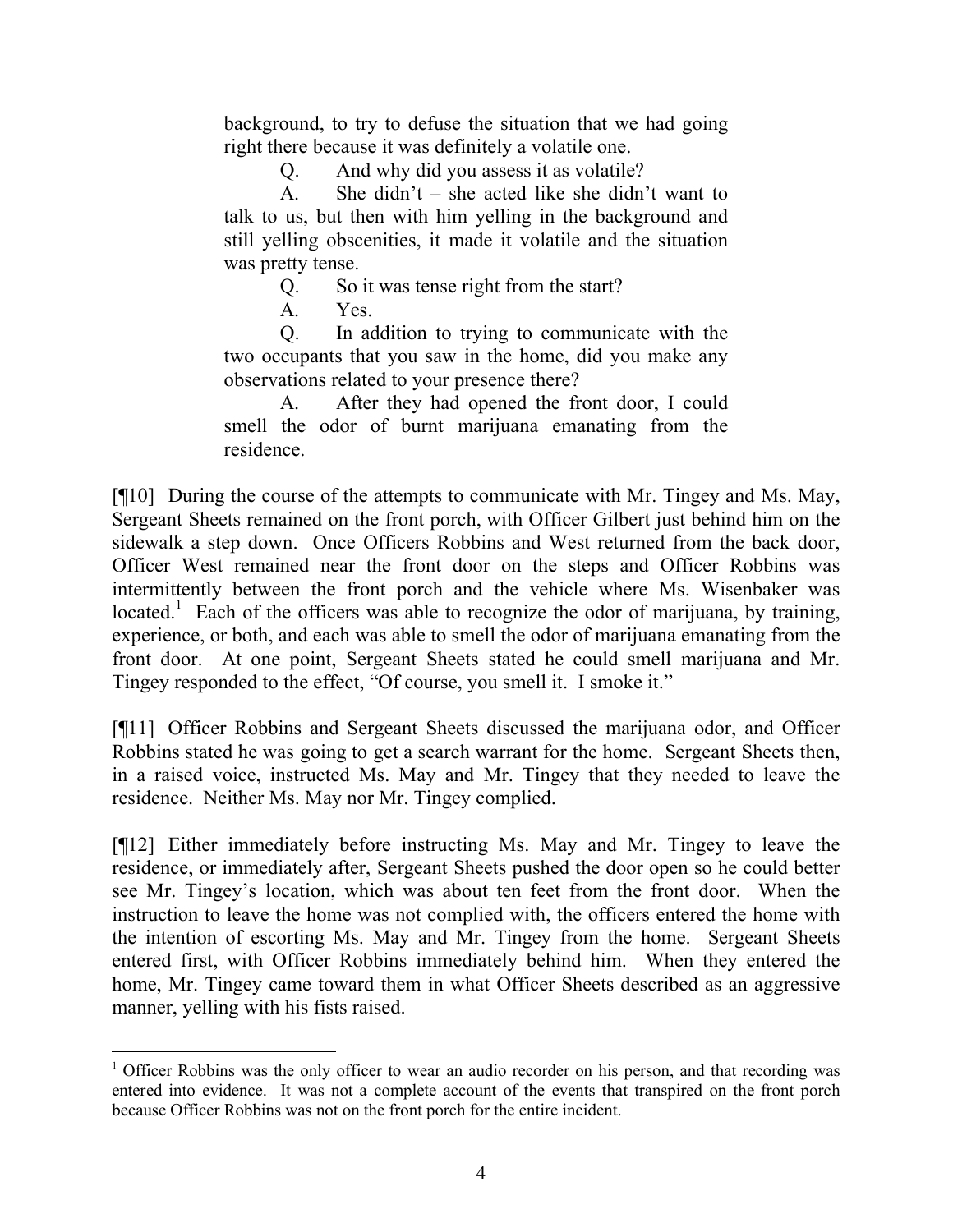[¶13] Sergeant Sheets went directly toward Mr. Tingey and attempted to secure Mr. Tingey's left arm. As soon as Sergeant Sheets placed a hand on Mr. Tingey, however, he was shoved backward into a shelf and then into a chair. Sergeant Sheets did not know who or what shoved him backwards, but by the time he righted himself, Mr. Tingey was on the floor and Officers West and Gilbert had entered the home and were assisting in the attempt to secure Mr. Tingey.

[¶14] At the time Sergeant Sheets was shoved away, Officer Robbins had a hand on Mr. Tingey's right wrist. Mr. Tingey was struggling and fighting, and when Officer Robbins attempted to pull Mr. Tingey's arm around his back, they both ended up on the floor with Mr. Tingey on his back and Officer Robbins on top of him. Mr. Tingey then punched Officer Robbins three times in the face, causing pain, bruising and swelling.

[¶15] When Officer West attempted to help, Mr. Tingey grabbed and bent his glasses. Officer West also suffered a loosened front tooth, but he did not know how that had occurred. When the officers were able to get Mr. Tingey onto his stomach, he was still kicking, and Officer Gilbert attempted to secure his legs by sitting on them. In the course of that attempt, Officer Gilbert was kicked in her calf and suffered bruising.

[¶16] Once Mr. Tingey was handcuffed and had been searched, the officers attempted to move Mr. Tingey into a seated position on the ground. As they were moving him, Mr. Tingey swung his legs around and kicked Sergeant Sheets in the groin, causing him moderate testicular pain that dissipated to a dull pain after about three hours. When the officers again secured Mr. Tingey, they raised him to his feet and escorted him from the home and to Officer Robbins' patrol vehicle.

[¶17] Mr. Tingey continued to swear at the officers, and when the officers attempted to place him in the patrol vehicle, he spit in Officer West's face and tried to head butt him. Mr. Tingey then refused to be placed in the vehicle. Eventually, at Mr. Tingey's request, Sheriff's Deputy Kirby Lamb was called to the scene and was able to calm Mr. Tingey enough to get him in the patrol vehicle.

[¶18] After Mr. Tingey was escorted from the scene, Ms. May was asked to leave the residence and she willingly complied. Officers then entered the home to ensure there were no other occupants and having found no one else, they waited outside until a search warrant was obtained. Once a search warrant was obtained, Ms. May was allowed to remain in the living room while the home was searched. During the search, officers recovered marijuana, marijuana-related paraphernalia, edibles with THC content, and miscellaneous bags of pills and tablets.

[¶19] On June 15, 2015, the State filed an information charging Mr. Tingey with three counts of felony interference with a peace officer based on allegations that he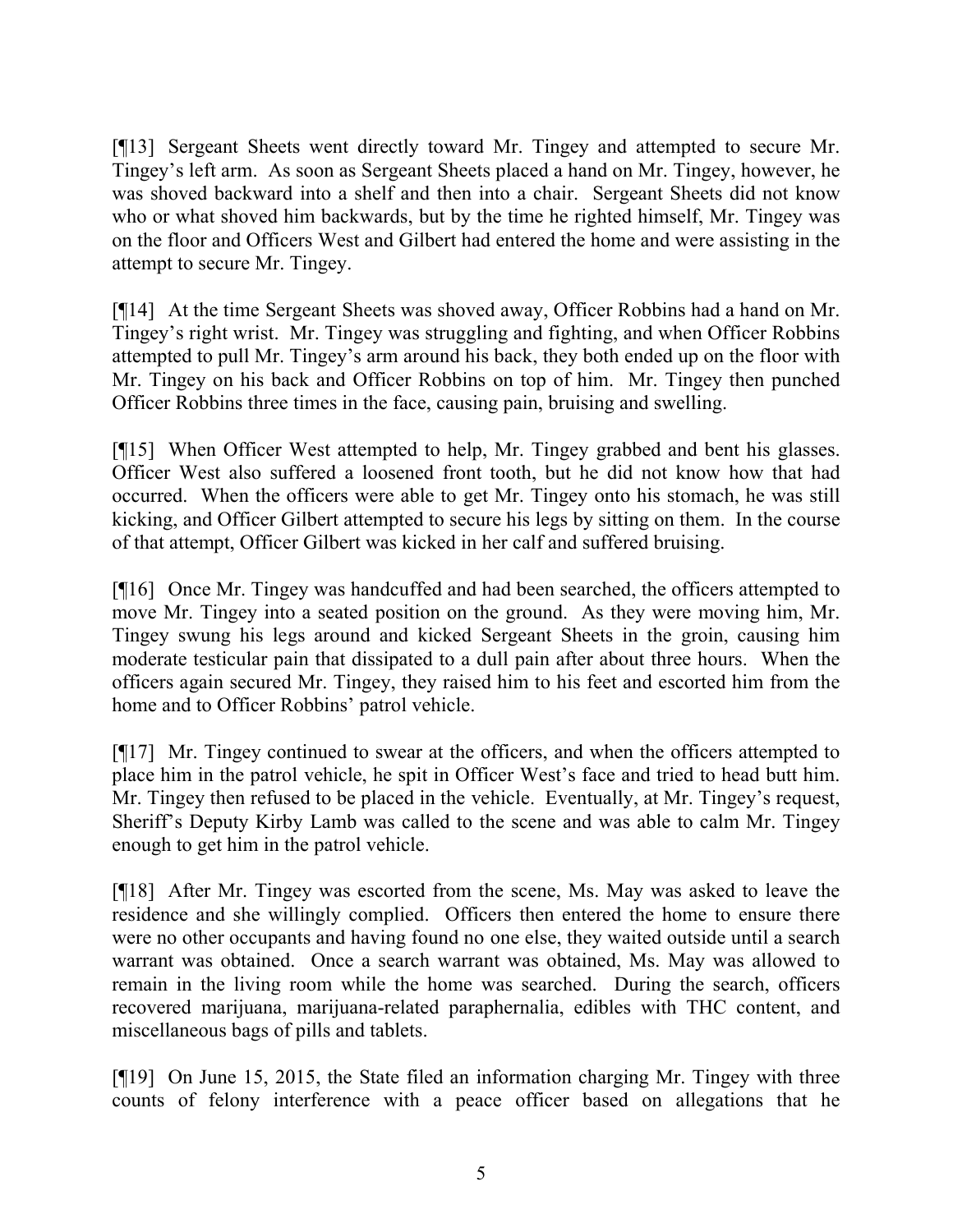intentionally and knowingly caused bodily injury to Sergeant Sheets and Officers Robbins and West. The State later amended the information to add a charge of misdemeanor simple assault, alleging Mr. Tingey attempted to cause bodily injury to Ms. Wisenbaker.

[¶20] A three-day jury trial was held on January 4-6, 2016, and the jury returned a verdict finding Mr. Tingey guilty of two counts of felony interference with a peace officer on the charges relating to Sergeant Sheets and Officer Robbins, one count of misdemeanor interference with a peace officer on the charge related to Officer West, and one count of misdemeanor simple assault on the charge related to Ms. Wisenbaker. On February 11, 2016, the district court entered a judgment sentencing Mr. Tingey to serve eighteen months to seven years on each of the felony interference counts and 180 days on the misdemeanor interference count, to be served concurrently. Mr. Tingey was ordered to pay a fine of \$750.00 on the misdemeanor simple assault count. On February 26, 2015, Mr. Tingey filed his notice of appeal to this Court.

# **DISCUSSION**

### **I. Failure to Give Theory of Defense Instructions**

[¶21] The jury was given elements instructions on both felony interference with a peace officer and the lesser included offense of misdemeanor interference with a peace officer. Misdemeanor and felony interference with a peace officer are statutorily defined as follows:

> (a) A person commits a misdemeanor punishable by imprisonment for not more than one (1) year, a fine of not more than one thousand dollars (\$1,000.00), or both, if he knowingly obstructs, impedes or interferes with or resists arrest by a peace officer *while engaged in the lawful performance of his official duties*.

> (b) A person who intentionally and knowingly causes or attempts to cause bodily injury to a peace officer *engaged in the lawful performance of his official duties* is guilty of a felony punishable by imprisonment for not more than ten (10) years.

Wyo. Stat. Ann. § 6-5-204 (LexisNexis 2015) (emphasis added).

[¶22] Mr. Tingey's theory of defense was that the officers who entered his home were not engaged in the lawful performance of their duties. More particularly, Mr. Tingey asserted: 1) the officers had no legal basis to enter his home and were therefore not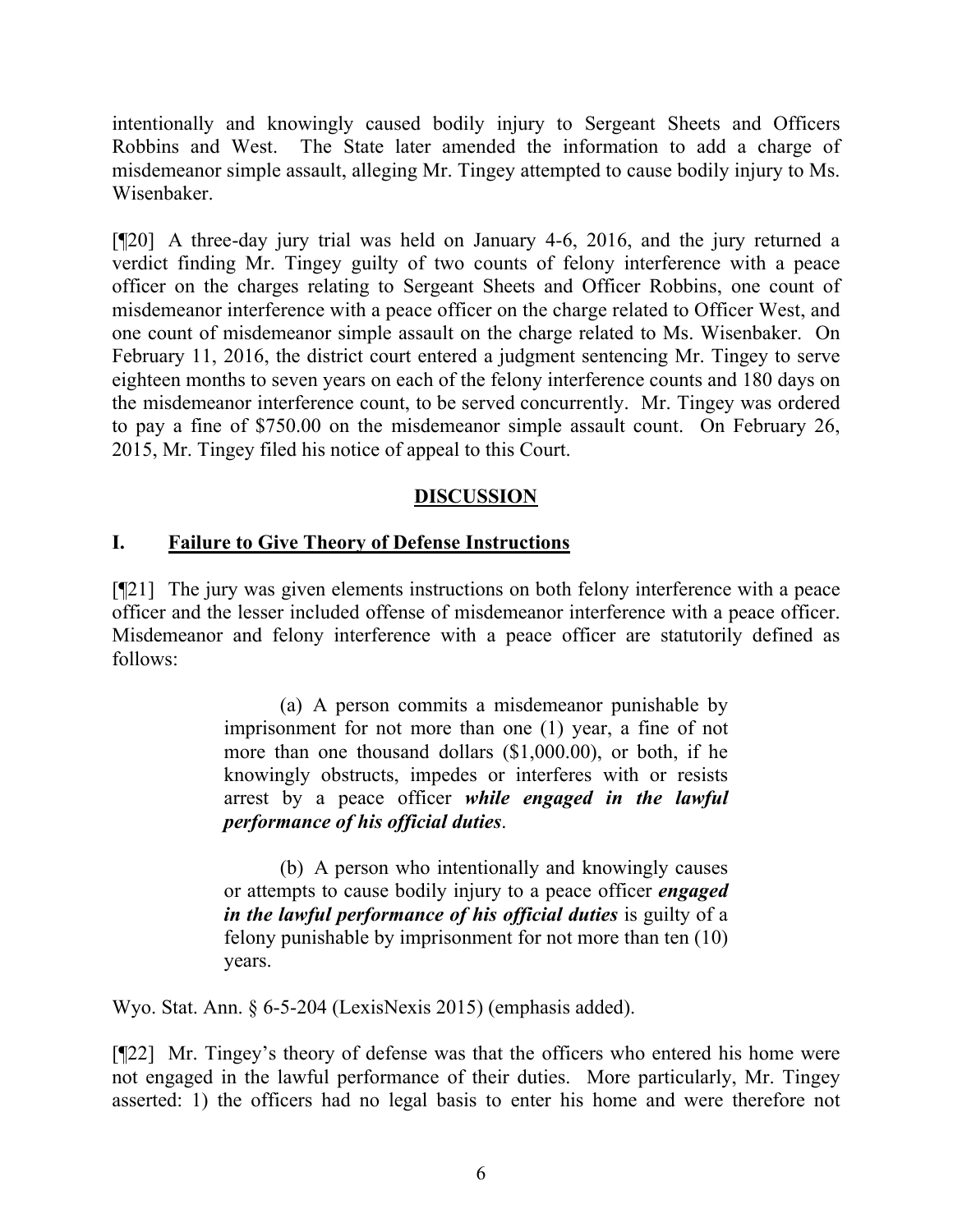engaged in the lawful performance of their duties when Mr. Tingey became physically violent, which is a defense to the charge of interference; and 2) because the officers were not lawfully in the home, he had a right to use self defense against them.

[¶23] In furtherance of his defense, Mr. Tingey offered five jury instructions, four on self defense and one on search and seizure. The four self defense instructions, which were proposed instructions A, B, D, and E, read:

#### **INSTRUCTION NO. A**

It is lawful for a person who is being assaulted to defend himself from attack if he has reasonable grounds for believing and does believe that bodily injury is about to be inflicted upon him. In doing so he may use all force which would appear to a reasonable person, in the same or similar circumstances, to be necessary to prevent the injury which appears to be imminent.

### **INSTRUCTION NO. B**

A person who has reasonable grounds to believe, and actually does believe that he is threatened with an attack that justifies the exercise of the right of self-defense, need not retreat or consider whether he can safely retreat, so long as he does not use deadly force. He is entitled to stand his ground and use such force as is reasonably necessary under the circumstances to secure himself from the attack. This law applies even though the assailed person might have been able to gain safety by flight or by withdrawal from the scene.

### **INSTRUCTION NO. D**

A person may defend his home or habitation against anyone who manifestly intends or endeavors in a violent or riotous manner, to enter that home or habitation and who appears to intend violence to any person in that home or habitation. The amount of force which the person may use in resisting such trespass is limited by what would appear to a reasonable person, in the same or similar circumstances, necessary to resist the violent or unlawful entry. A person is not bound to retreat even though a retreat might safely be made. A person may resist force with force, increasing it in proportion to the intruder's persistence and violence if the circumstances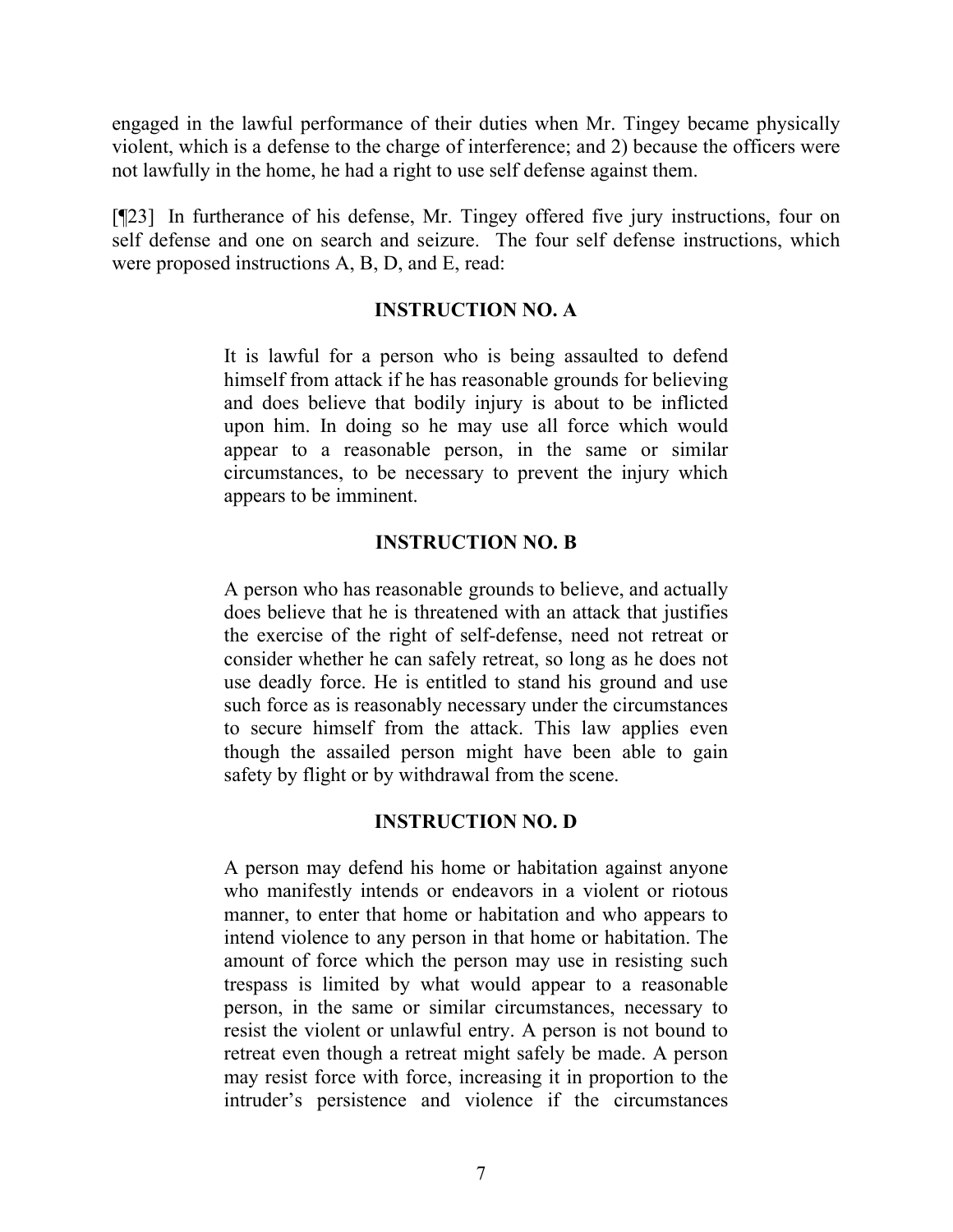apparent to him are such as would excite similar fears and a similar belief in a reasonable person.

# **INSTRUCTION NO. E**

A person who unlawfully and by force enters or attempts to enter another's home or habitation is presumed to be doing so with the intent to commit an unlawful act involving force or violence.

[¶24] Mr. Tingey's proposed instruction on search and seizure law, which was proposed instruction C, quoted Article 1, Section 4 of the Wyoming Constitution. It read:

# **INSTRUCTION NO. C**

You are instructed that the Wyoming Constitution provides "The right of the people to be secure in their persons, houses, papers, and effects against unreasonable searches and seizures shall not be violated, and no warrant shall issue but upon probable cause, supported by affidavit, particularly describing the place to be searched or the person or thing to be seized."

[¶25] The district court refused the five instructions. The court refused the self defense instructions on the ground that self defense is available against a police officer only upon a showing that the officer used excessive force. The court refused Instruction No. C, the quote from the Wyoming Constitution, on the ground that the instruction would not be helpful to the jury and would cause confusion.

[¶26] Mr. Tingey contends that the district court erred in denying his proposed jury instructions A, B, D, and E, and his proposed jury instruction C. He further contends that the court committed plain error in failing to on its own provide the jury with proper theory of defense instructions.

# **A. Standard of Review**

[¶27] The failure to give an offered instruction on the law related to a theory of defense is a due process issue, which this Court reviews *de novo. James v. State*, 2015 WY 83, ¶ 17, 357 P.3d 101, 105 (Wyo. 2015) (citing *Nelson v. State*, 2010 WY 159, ¶ 13, 245 P.3d 282, 285 (Wyo. 2010)). The failure to give an instruction that is not offered by a defendant is reviewed for plain error. *Vaught v. State*, 2016 WY 7, ¶ 13, 366 P.3d 512, 515 (Wyo. 2016); *Schaeffer v. State*, 2012 WY 9, ¶ 26, 268 P.3d 1045, 1056 (Wyo. 2012). To prevail on his claim of plain error, Mr. Tingey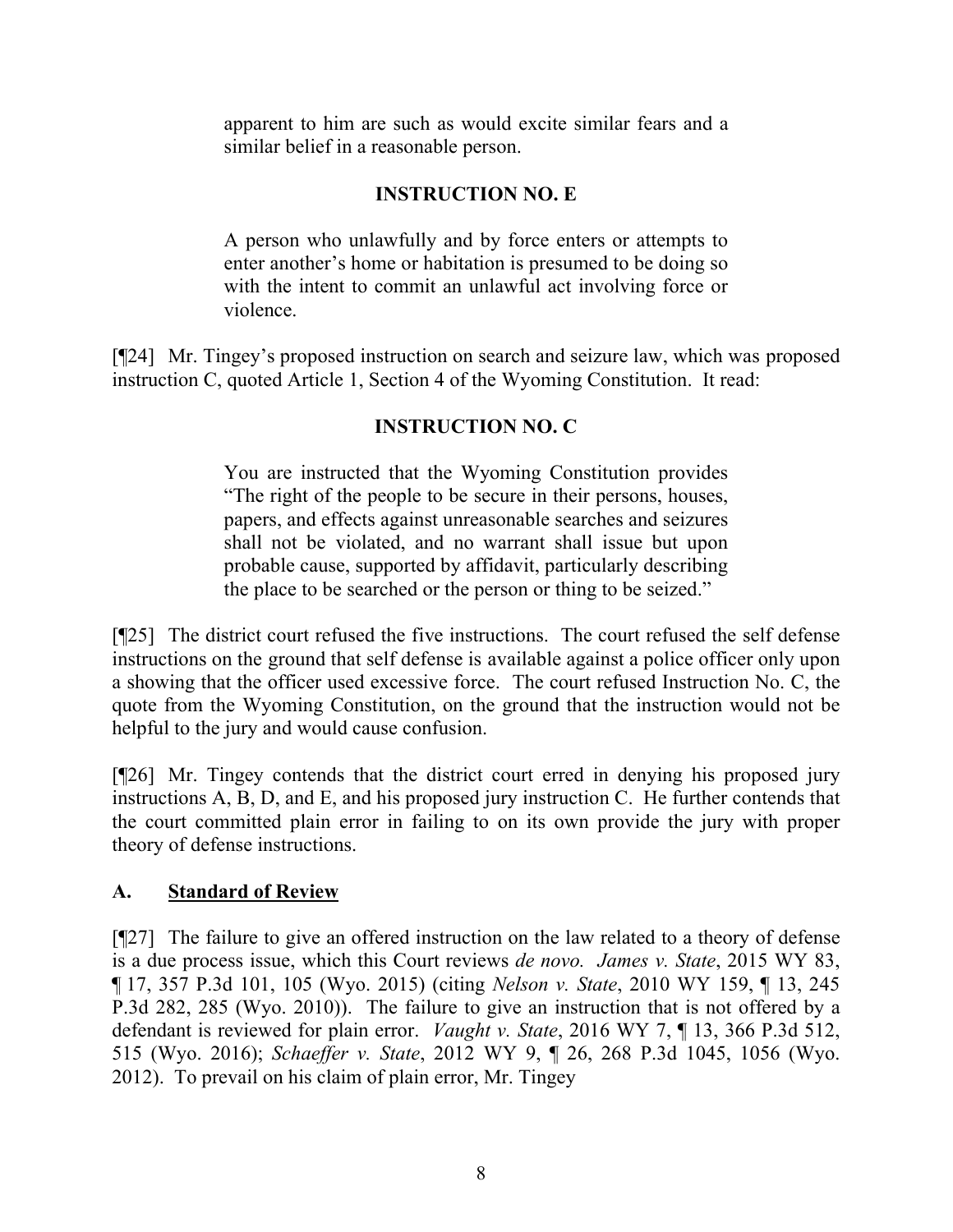must establish by reference to the record that a clear and obvious violation of a clear and unequivocal rule of law adversely affected a substantial right to such a degree that he was materially prejudiced. To show material prejudice, [Mr. Tingey] must demonstrate a reasonable possibility that the jury verdict would have been more favorable in the absence of the error. *Kovach v. State*, 2013 WY 46, ¶ 79, 299 P.3d 97, 122 (Wyo.2013). To establish that failure to give the instruction violated a clear rule of law, he must provide authority showing that, at the time of his trial, Wyoming law had a clear-cut requirement that juries be given the instruction he now champions. *Causey v. State*, 2009 WY 111, ¶¶ 20–21, 215 P.3d 287, 293–94 (Wyo.2009).

*Vaught*, ¶ 14, 366 P.3d at 516 (footnote omitted).

# **B. Analysis**

[¶28] We will first address Mr. Tingey's claim that the district court erred in refusing his proffered theory of defense instructions. We will then address his plain error claim.

### **1. Refusal of Proffered Instructions**

[¶29] As reflected in our standard of review, a defendant has a due process right to a jury instruction that details the defendant's theory of the case. *James*, ¶ 18, 357 P.3d at 105 (quoting *Nelson v. State*, 2010 WY 159, ¶ 14, 245 P.3d 282 at 285-86 (Wyo. 2010)). We have also said, however, that:

> "[n]ot every instruction must be given simply because there is a claim that it incorporates a theory of the case." *Wilkening v. State*, 922 P.2d 1381, 1383 (Wyo.1996). A trial court may properly refuse to give a proposed instruction if it is erroneous, confusing, argumentative, or if the instruction unduly emphasizes one aspect of the case, the law, or the defendant's version of the events. *Madrid v. State*, 910 P.2d 1340, 1346 (Wyo.1996); *Jansen v. State*, 892 P.2d 1131, 1140 (Wyo.1995); *Virgilio v. State*, 834 P.2d 1125, 1128 (Wyo.1992).

*Iseli v. State*, 2007 WY 102, ¶ 10, 160 P.3d 1133, 1136 (Wyo. 2007) (quoting *Farmer v. State*, 2005 WY 162, ¶ 23, 124 P.3d 699, 707 (Wyo. 2005)).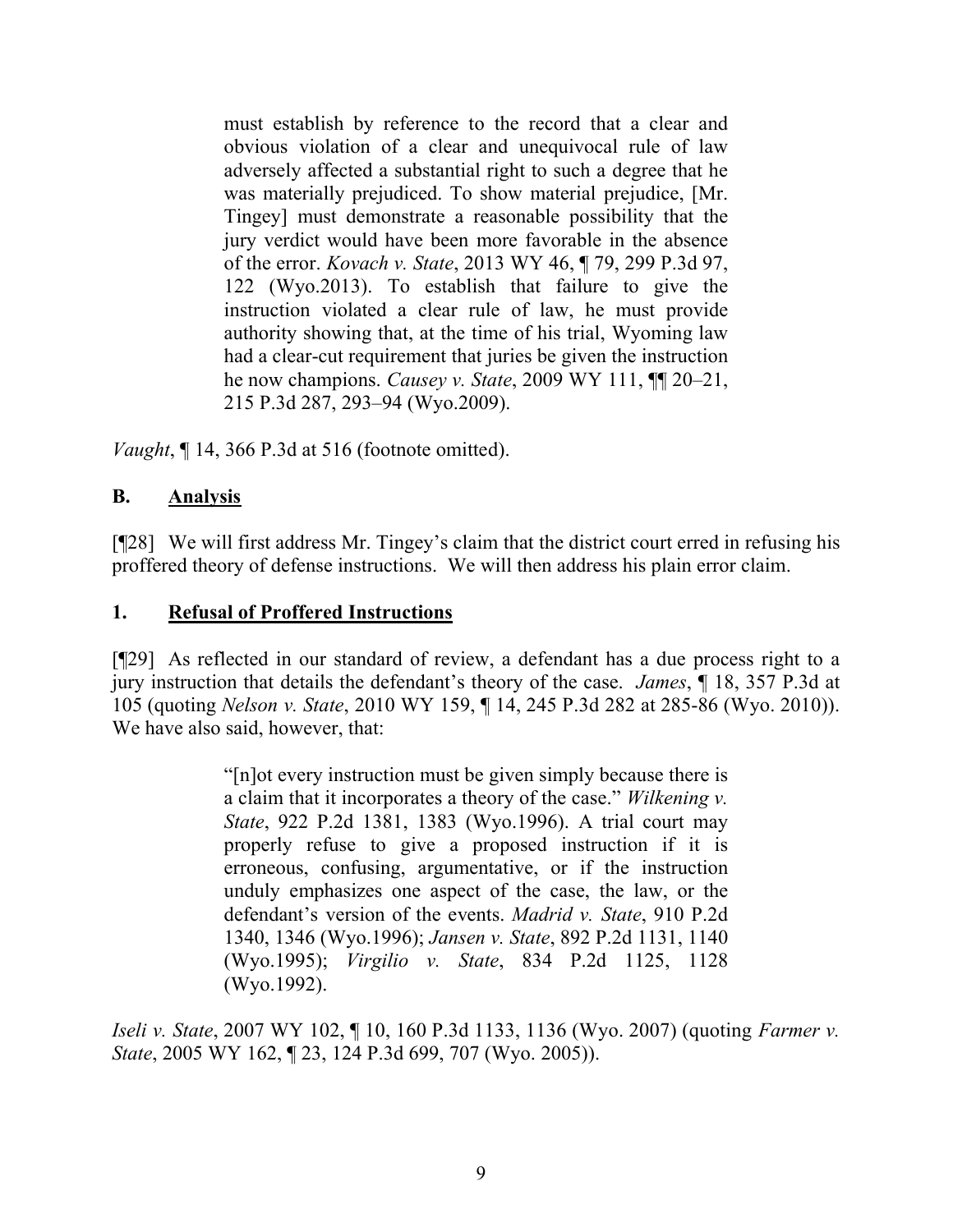[¶30] This is precisely the problem with the theory of defense instructions offered by Mr. Tingey. They were either erroneous statements of law or would do no more than create confusion.

### **a. Self Defense Instructions Offered by Defense**

[¶31] We begin with Mr. Tingey's four proposed self defense instructions. The law in Wyoming is clear that self defense is not available against a peace officer unless the officer uses excessive force. *CG v. State*, 2011 WY 28, ¶ 15, 248 P.3d 186, 190 (Wyo. 2011); *Iseli*, ¶ 18, 160 P.3d 1138. Mr. Tingey's four proffered self defense instructions did not reflect this limitation and were not correct statements of the law as it pertains to the availability of self defense against a peace officer. The district court therefore did not err in refusing the instructions.

[¶32] Mr. Tingey next argues that the self defense instructions should have been given because he offered the district court a variation on the instructions that would have corrected them. We do not agree that the variation suggested during the instructions conference would have corrected the self defense instructions. Defense counsel argued as follows for the variation:

> [Defense Counsel]: \* \* \* But I think the instructions can be cleaned up to the extent of if you find that the officers engaged in the lawful performance of their duty, then the defendant has no right to self-defense. But in the event you find against, the officers are not engaged in a lawful performance of their duties, then this is the law and it should be given.

> THE COURT: Are you talking about that as an additional argument in support of your instructions A and B or just D and E or both of them?

> [Defense Counsel]: I think on all four of them, your Honor.

> THE COURT: Okay. So, in essence, you're asking for a revision on the instruction that if  $-$  in essence, first, go through and see if you think the officers were lawfully performing their duty; is that right?

> [Defense Counsel]: Right. And if they believe it is, that's the end of it. Self-defense, resisting intruder, assailed defense –

THE COURT: Doesn't apply?

[Defense Counsel]: -- danger of intruder would not apply. But in the event there's a finding by the jury of one of the elements of the crimes of the three counts, that, in fact,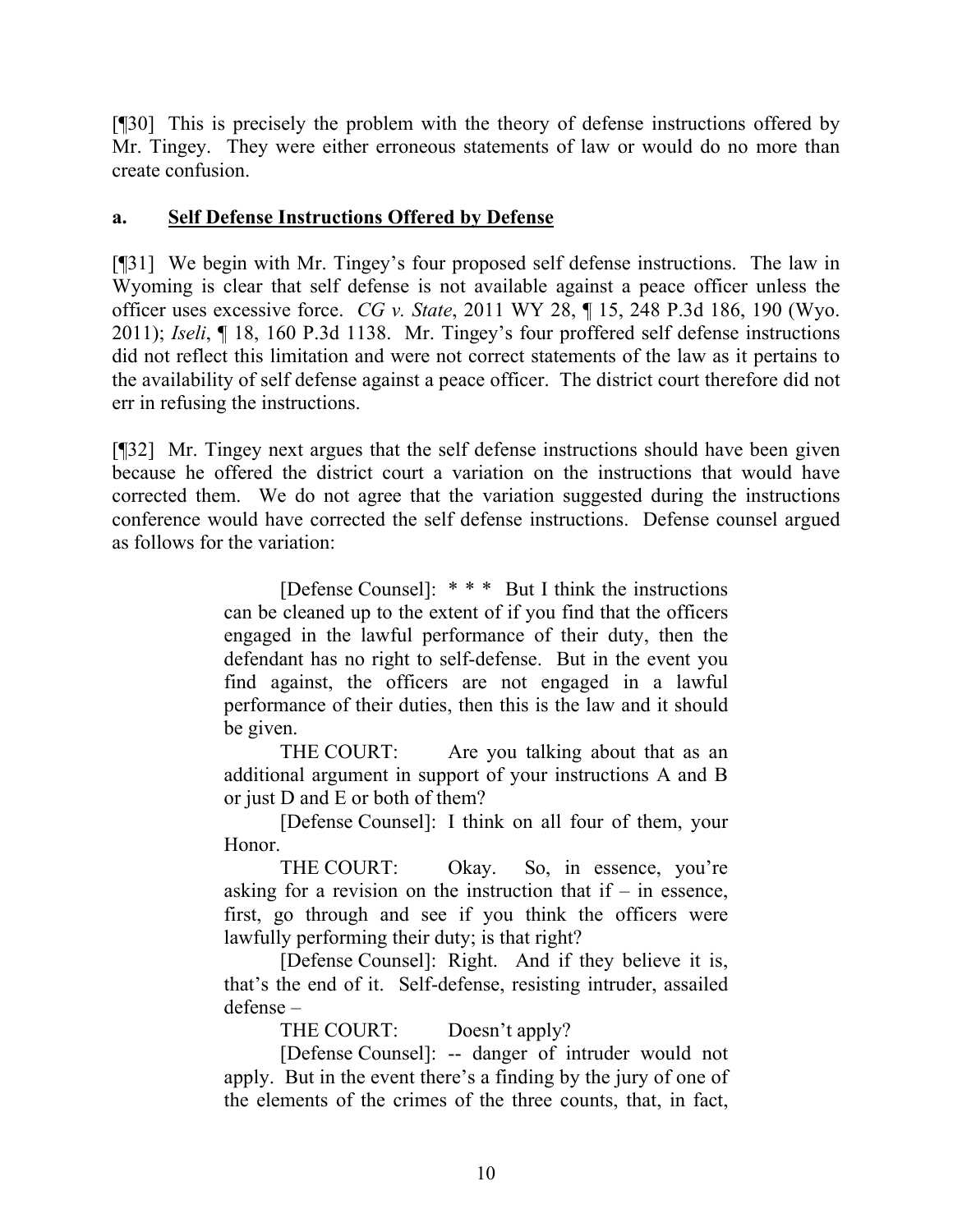they were not in the lawful performance of their duty, I think the law at that point is they do have that right and I think [*Mickelson*], at least impliedly, implies that.

\* \* \*

THE COURT: Okay. Well, the Court's considered the arguments of both Counsel and the Court's going to stand by my decision to not give A, B, D, and E.

[¶33] The variation offered by Mr. Tingey was essentially an instruction that a defendant is allowed to use self defense, meaning force, against a peace officer if that officer unlawfully enters the defendant's home. That is not the law. We have said:

> When an individual is confronted by a uniformed police officer attempting to effect an arrest [or secure a premises], any act of self-defense also amounts to resisting arrest [or interference]. In such a situation, a claim of self-defense is circumscribed by what we said in *Roberts v. State*, Wyo., 711 P.2d 1131, 1135 (1985):

"There may be situations in which police activity is so provocative and resistance so understandable that it can only be concluded that the police were not engaged in the lawful performance of their official duties."

If that situation is present, the law permits a person to use such force as he reasonably believes necessary to protect himself against *excessive force* by the officer which might be considered a separate assault. *State v. Holley*, Fla., 480 So.2d 94 (1985); *State v. Thomas*, Mo., 625 S.W.2d 115 (1981); *State v. Castle*, 48 Or.App. 15, 616 P.2d 510 (1980); *State v. Eckman*, 9 Wash.App. 905, 515 P.2d 837 (1973); Annot., 77 A.L.R.3d, § 2 at 284–286.

*Best v. State*, 736 P.2d 739, 745 (Wyo. 1987) (emphasis added).

[¶34] When a peace officer uses excessive force, he is not considered to be engaged in the lawful performance of his official duties, and the law permits a person to use the force he or she reasonably believes is necessary to protect against that use of excessive force. *Yetter v. State*, 987 P.2d 666, 669 (Wyo. 1999). This does not mean that any instance of unlawful conduct by a peace officer will justify force against that officer. For example, a peace officer's entry of a premises in contravention of the occupant's constitutional rights but without excessive force will not entitle the occupant to use force against the peace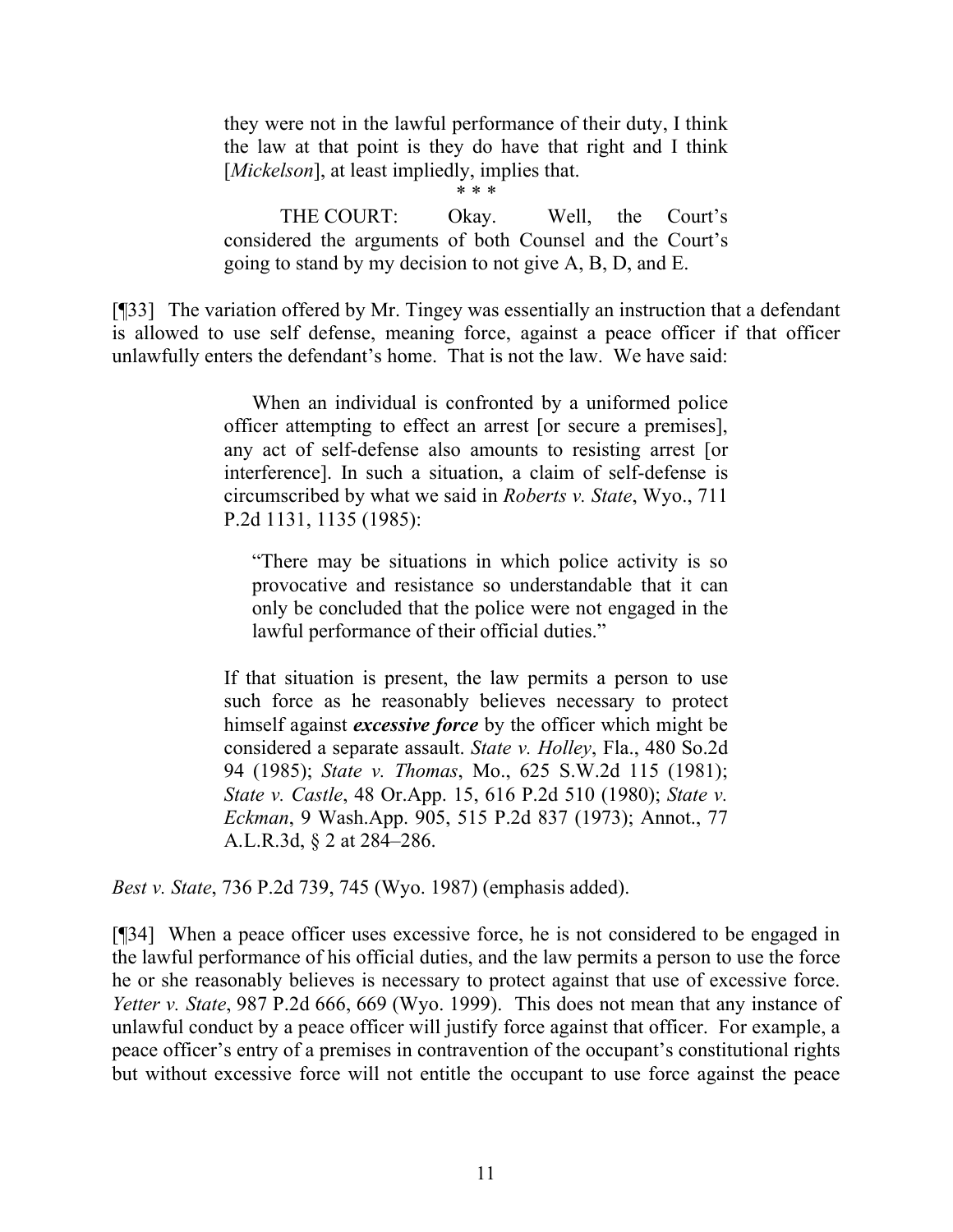officer or act in self defense. Mr. Tingey's reliance on *Mickelson v. State*, 906 P.2d 1020 (Wyo. 1995) to argue otherwise is misplaced.

[¶35] In *Mickelson*, police officers entered a private business without a warrant and without consent or the presence of exigent circumstances. *Mickelson*, 906 P.2d at 1022- 23. When Mickelson tried to block the officers' entry, one of the officers grabbed Mickelson's arm and a fight ensued. *Id.* at 1022. Mickelson was then charged with felony interference with a peace officer and convicted on the lesser charge of misdemeanor interference*. Id*. This Court reversed the conviction, explaining:

> The legality of Mickelson's arrest, however, is elemental to his alleged crime. Interference with a peace officer is not a crime unless the officer is "engaged in the lawful performance of his official duties." Wyo.Stat. § 6–5–204(a) and (b). Officer Ernst was not lawfully in the Fireside, ergo Mickelson's conviction cannot stand.

*Mickelson*, 906 P.2d at 1023.

l

[¶36] *Mickelson* does not countenance the use of force against a police officer in the event the officer acts unlawfully in performing his official duties. *Mickelson* recognizes that unlawful performance is a defense to an interference charge, but it does not sanction use of force or self defense against a peace officer upon a finding of unlawful performance. The precondition the law imposes for a claim of self defense against a peace officer is not merely a finding of unlawful performance but a finding that the officer used excessive force.<sup>2</sup> The revised self defense instructions proposed by Mr.

<sup>&</sup>lt;sup>2</sup> This distinction makes sense. Massachusetts has similarly held that a person has no right to use force against an unlawful entry by police unless the police use excessive or unnecessary force against the person. *Commonwealth v. Gomes*, 795 N.E.2d 1217, 1224 (Mass. App. Ct. 2003). In so holding, the Massachusetts court observed:

The *Moreira* rationale is equally compelling in the context of resistance to possibly unlawful entry by police in the performance of their duties. As with the lawfulness of an arrest, the lawfulness of police entry into a residence often presents close and peculiarly fact-dependent questions as to which lawyers and even judges may disagree. [*Commonwealth v. Moreira*, 388 Mass. 596, 600, 447 N.E.2d 1224 (1983)]. *See Commonwealth v. Forde*, 367 Mass. at 805, 329 N.E.2d 717 (distinction between entry to search and entry to arrest is slight); *Commonwealth v. Pietrass*, 392 Mass. at 897 n.8, 467 N.E.2d 1368 (for purposes of Fourth Amendment, no difference whether search of home is for a person or a thing). Such questions, which are only resolved later with the benefit of dispassionate reflection, are particularly ill-suited to the split-second judgments required of police in their interactions with the citizenry. "Such a close question is more properly decided by a detached magistrate rather than by the participants in what may well be a highly volatile imbroglio." *Commonwealth v. Moreira*,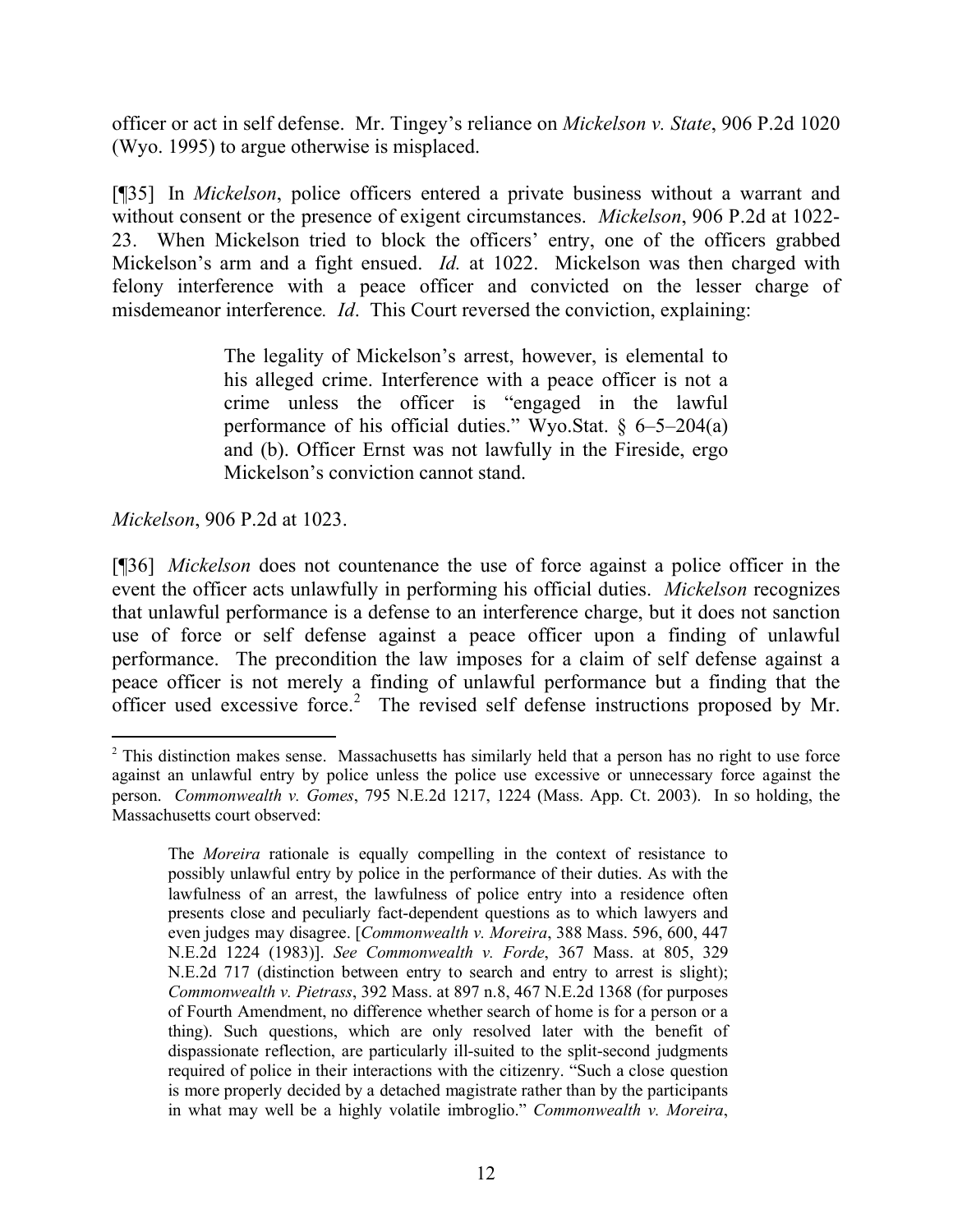Tingey did not make this distinction and so those instructions again misstated the law. The district court therefore did not err in refusing the revised self defense instructions.

# **b. Search and Seizure Instructions Offered by Defense**

[¶37] We turn next to the district court's refusal of Mr. Tingey's proposed Instruction C, which was a verbatim quote of Article 1, Section 4 of the Wyoming Constitution. Mr. Tingey presents several arguments concerning the grounds for warrantless entry of a home, and warrantless arrest of a person, and during both the direct and crossexamination of the officers during the trial, there was testimony concerning the officers' understanding of the United States Constitution and their perception of the exigent circumstances. Proposed Instruction C, however, spoke to none of those questions. The proposed instruction provided no guidance to the jurors concerning probable cause for obtaining a warrant or the parameters of a warrantless entry or arrest. Because the instruction provided no direction on the questions relating to Mr. Tingey's defense, we agree with the district court that it would have done no more than create confusion.

# **2. Allegation of Plain Error in Failure to Give Theory of Defense Instructions**

[¶38] Mr. Tingey asserts that the district court committed plain error in failing to *sua sponte* provide appropriate theory of defense instructions to the jury. This claim is loosely asserted and we are hampered in our plain error review because, while Mr. Tingey asserts plain error, he provides no plain error analysis and has not identified the instructions he contends the district court should have given. We would typically decline any further review under these circumstances, but because of the due process implications surrounding theory of defense instructions, we will address the plain error claim.

[¶39] We presume from the nature of Mr. Tingey's defense and his arguments on appeal that the instructions he contends should have been given would provide a framework to

388 Mass. at 600, 447 N.E.2d 1224. If a police officer makes an entry into a dwelling, with or without a warrant, that is ultimately determined to be unlawful, the remedy is to be found in the courts. *Ibid*.

 $\overline{a}$ 

\* \* \* [T]he rule the defendants would have us espouse, that an individual may forcibly resist an entry by police that is later determined to be unlawful, would encourage violence and erode the very security that our Federal and State Constitutions are designed to protect. Indeed, resistance would frequently result in far graver consequences for both the officer and the occupant than the unlawful intrusion itself. \* \* \*

*Gomes*, 795 N.E.2d at 1225 (citations omitted); *see also Roberts v. State*, 711 P.2d 1131, 1134 (Wyo. 1985) ("Even if the person arrested is absolutely certain that his arrest is a mistake, he should nevertheless cooperate with the arresting officer and employ remedies available through the judicial system.").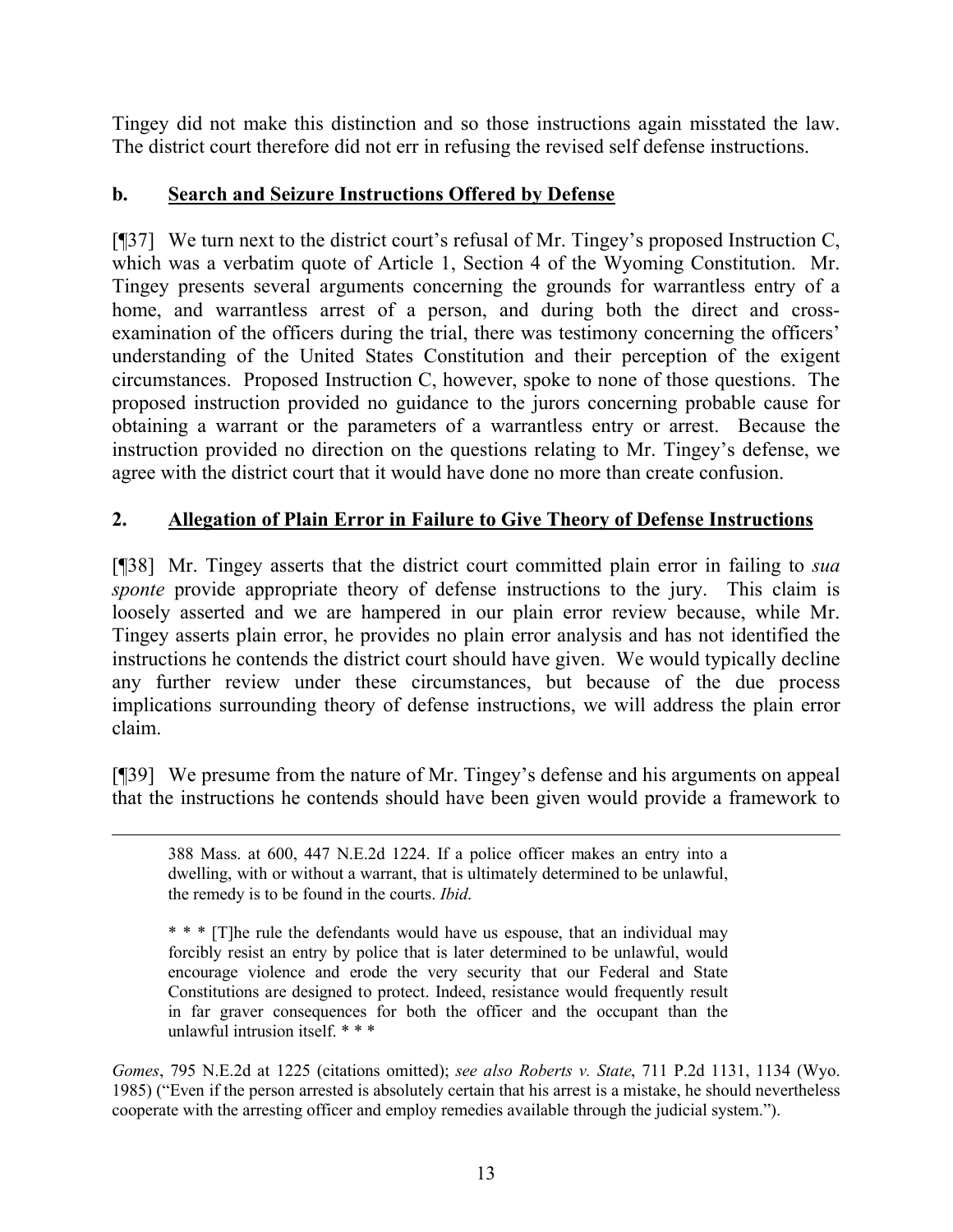assist the jury in determining whether the officers were engaged in the lawful performance of their official duties. More particularly, those instructions may have instructed the jury on the circumstances that justify a warrantless entry or arrest, and they may have instructed that self defense against a peace officer is permitted if the peace officer uses excessive force. While any of these instructions may have properly been given to the jury if requested, we cannot find plain error in the district court's failure to give them *sua sponte*.

[¶40] As we indicated above, to establish plain error, Mr. Tingey must show there was a "clear-cut requirement" that the instruction at issue be given and a reasonable possibility that the jury verdict would have been more favorable had the instruction been given. *Vaught*, ¶ 14, 366 P.3d at 516. Because theory of defense instructions implicate due process concerns, a court must give such an instruction if there is any competent evidence to support the theory. *James*, ¶ 18, 357 P.3d at 105 (citing *Nelson*, ¶ 14, 245 P.3d at 285- 86). The evidence must be viewed in the light most favorable to the defense, and even evidence that is weak, or unworthy of belief, is sufficient if a jury could reasonably conclude the evidence supports the defendant's position. *Id*. If an instruction is not a theory of defense instruction, the district court's decision to give the instruction is discretionary:

> \* \* \* We review a district court's decision on jury instructions for an abuse of discretion. *Adekale v. State*, 2015 WY 30, ¶ 37, 344 P.3d 761, 770 (Wyo. 2015) (quoting *Budder v. State*, 2010 WY 123, ¶ 7, 238 P.3d 575, 577 (Wyo. 2010)). District courts have substantial latitude to tailor jury instructions to the facts of the case. *Id*. "A trial court does not abuse its discretion by referring the jury to instructions that, when viewed as whole and in the context of the entire trial, fairly and adequately cover the issues." *Id*.

> The following is also instructive when reviewing a district court's decision regarding jury instructions:

When we review claims of error involving jury instructions, the district court is afforded significant deference. *Luedtke v. State*, 2005 WY 98, ¶ 28, 117 P.3d 1227, 1232 (Wyo.2005). A district court is "given wide latitude in instructing the jury and, as long as the instructions correctly state the law and the entire charge covers the relevant issue, reversible error will not be found." *Id*. (citations omitted); *see also Hawes v. State*, 2014 WY 127, ¶ 15, 335 P.3d 1073, 1078 (Wyo.2014). Its ruling on an instruction must be prejudicial to constitute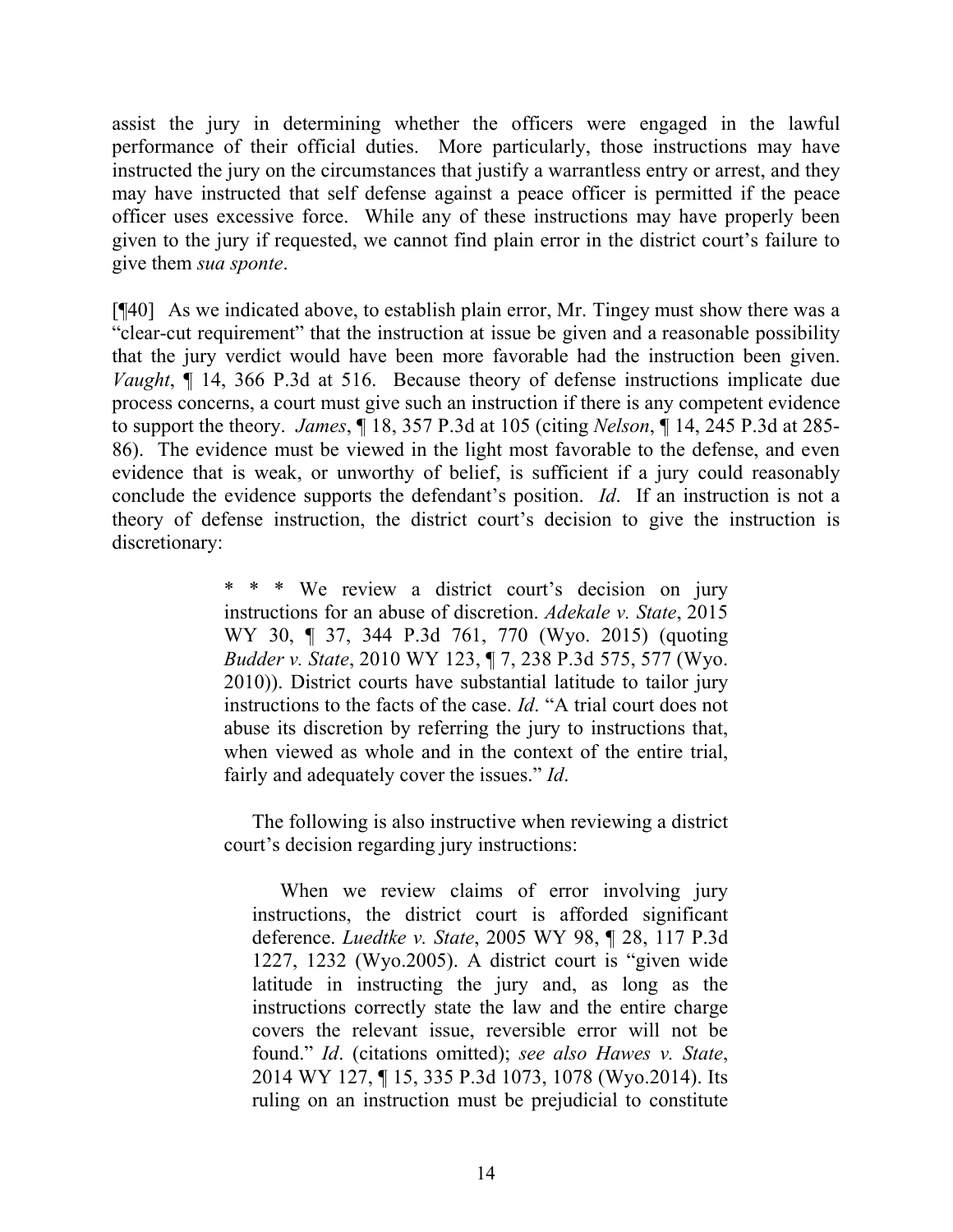reversible error. *Heywood v. State*, 2007 WY 149, ¶ 26, 170 P.3d 1227, 1234 (Wyo.2007) (citation omitted), *abrogated on other grounds by Granzer v. State*, 2008 WY 118, 193 P.3d 266 (Wyo.2008). Because the purpose of jury instructions is to provide guidance on the applicable law, prejudice will result when the instructions confuse or mislead the jury. *Id*.

*Brown v. State*, 2015 WY 4, ¶ 40, 340 P.3d 1020, 1031 (Wyo. 2015).

*Dougherty v. State*, 2016 WY 62, ¶¶ 10-11, 373 P.3d 427, 431 (Wyo. 2016).

### **a. Excessive Force Instruction**

[¶41] We address first the alleged error in the district court's failure to instruct the jury on the law governing self defense in response to a peace officer's use of excessive force. At the outset, we reject Mr. Tingey's assertion that this was a theory of his defense. In our record review, we found no argument to the district court or the jury that the officers who entered Mr. Tingey's home used excessive force. Indeed, the index to the trial transcript shows only one use of the word "excessive," and that is when the district court explained its basis for rejecting Mr. Tingey's proffered self defense instruction. The defense theory, the one argued to the jury, was not excessive force but was instead the alleged unlawfulness of the officer's entry of Mr. Tingey's home:

> Someone's not going to come into your house, even if they're wearing blue and a badge and guns or all of the junk that they wear when they testify here, they're not coming to your house and saying, "Get out of your house." You're going to wonder why. If it makes sense, you get out. But if you say, "Get out of your house" at the same time you're grabbing them and throwing them to the ground, the fight is going to be on. Whether you're drunk, whether you've smoked dope, whether there's dope in your house or not, the fight's going to be on because they're not in the lawful performance of their duties. And that's, Ladies and Gentlemen, why we believe those three counts have to fail because those officers were not acting lawfully.

> There's something that is just underlying this whole mess of stuff. Because we're a country of laws and those laws apply to us; those laws apply to law enforcement officers; they apply to all of us. And our country is great and functions well when you all function under the law. And we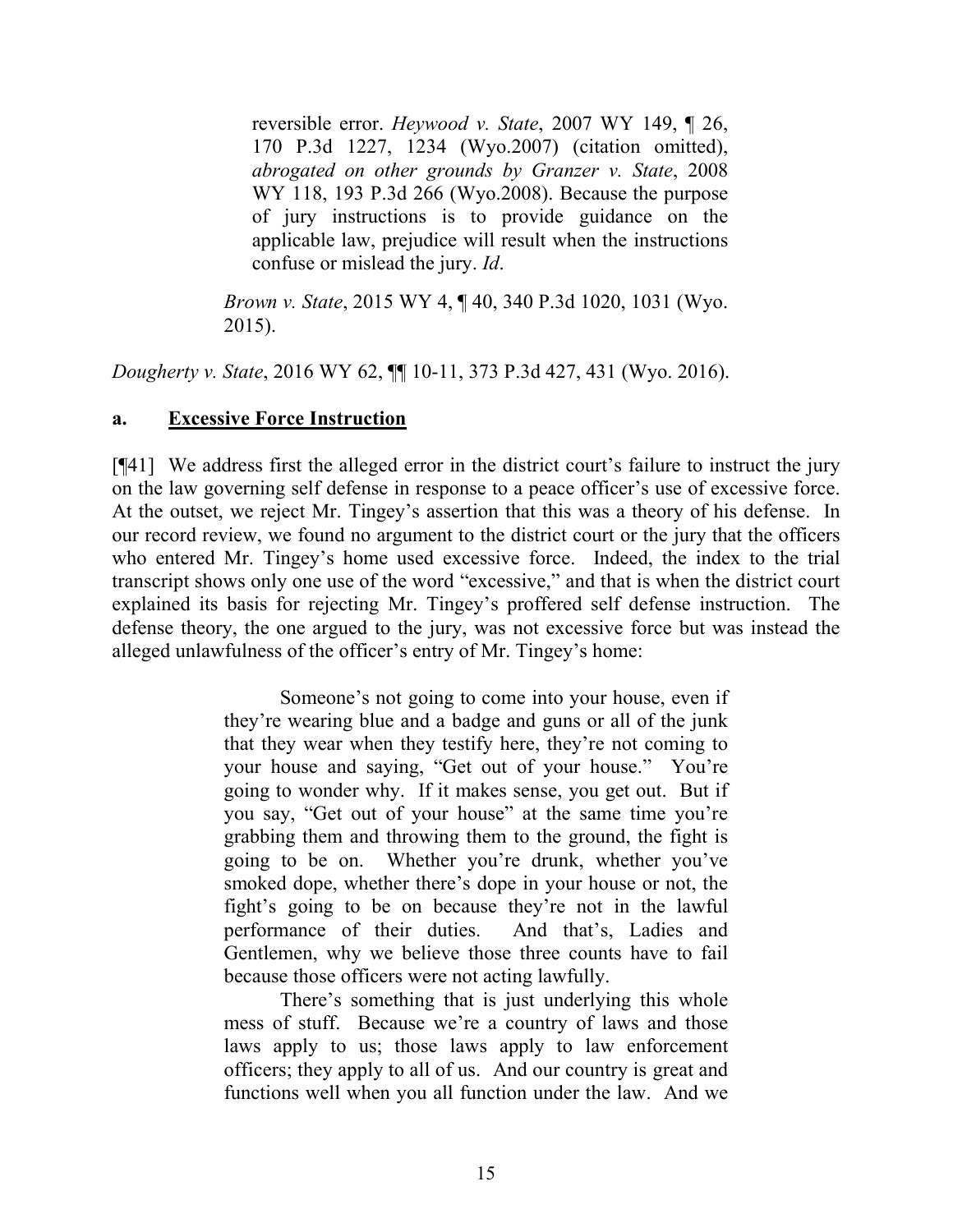are a country of laws. But what happens when the sanctity of the home or the sanctity of being in your own living room is violated? Are we losing out that fact of being a country of laws? Are we becoming a police state where the police are above the laws, that they can do what they want?  $* * * We$ still need to be a country of laws because the bad thing about power, and we all know this, is power corrupts. And people in power will abuse that power and misuse that power and that's not what's made our country great.

Ladies and Gentlemen, there is not sufficient evidence that Mr. Tingey was attempting to cause bodily injury to Ms. Wisenbaker. He was wanting her to get out of the house and she was refusing. There is not evidence before you that those officers were engaged in the lawful performance of their duties. They came up to that door and immediately decided to go into that house. They forced their way into that house after being told not to come into the house and they immediately put hands on Mr. Tingey that initiated the physical contact that initially was applied. That's just wrong; and we ask you to find him not guilty of the charges.

[¶42] Given that Mr. Tingey did not put the question of excessive force in issue, it is difficult to find a clear-cut requirement that an instruction be given on the question. Additionally, the record contains virtually no evidence from which the jury could reasonably conclude that Mr. Tingey's actions were in response to a use of excessive force. Ms. May testified that the officers barged in, pushed her to the side, and tackled Mr. Tingey. She also testified, however, that she was intoxicated, that alcohol affected her memory, and that everything happened very fast when the officers entered. On crossexamination, she agreed that the officers did not push or shove her, but brushed against her, and she testified that while she was at the front door she was telling Mr. Tingey to calm down.

[¶43] None of Ms. May's testimony points to excessive force. Her testimony is in fact consistent with that of Sergeant Sheets and Officer Robbins who likewise testified the altercation happened quickly, immediately when they each placed a hand on one of Mr. Tingey's arms. Additionally, her testimony that she was trying to calm Mr. Tingey fits with the testimony of Sergeant Sheets and Officer Robbins that Mr. Tingey was aggressive when they entered the home. Finally, her testimony did not contradict that of Sergeant Sheets and Officer Robbins that before the altercation started their first contact was Sergeant Sheet's hand on Mr. Tingey's left arm and Officer Robbins' hand hold on Mr. Tingey's right wrist. The evidence simply does not add up to excessive force that would justify Mr. Tingey's violent outburst. *See CG*, ¶ 15, 248 P.3d at 190 (upholding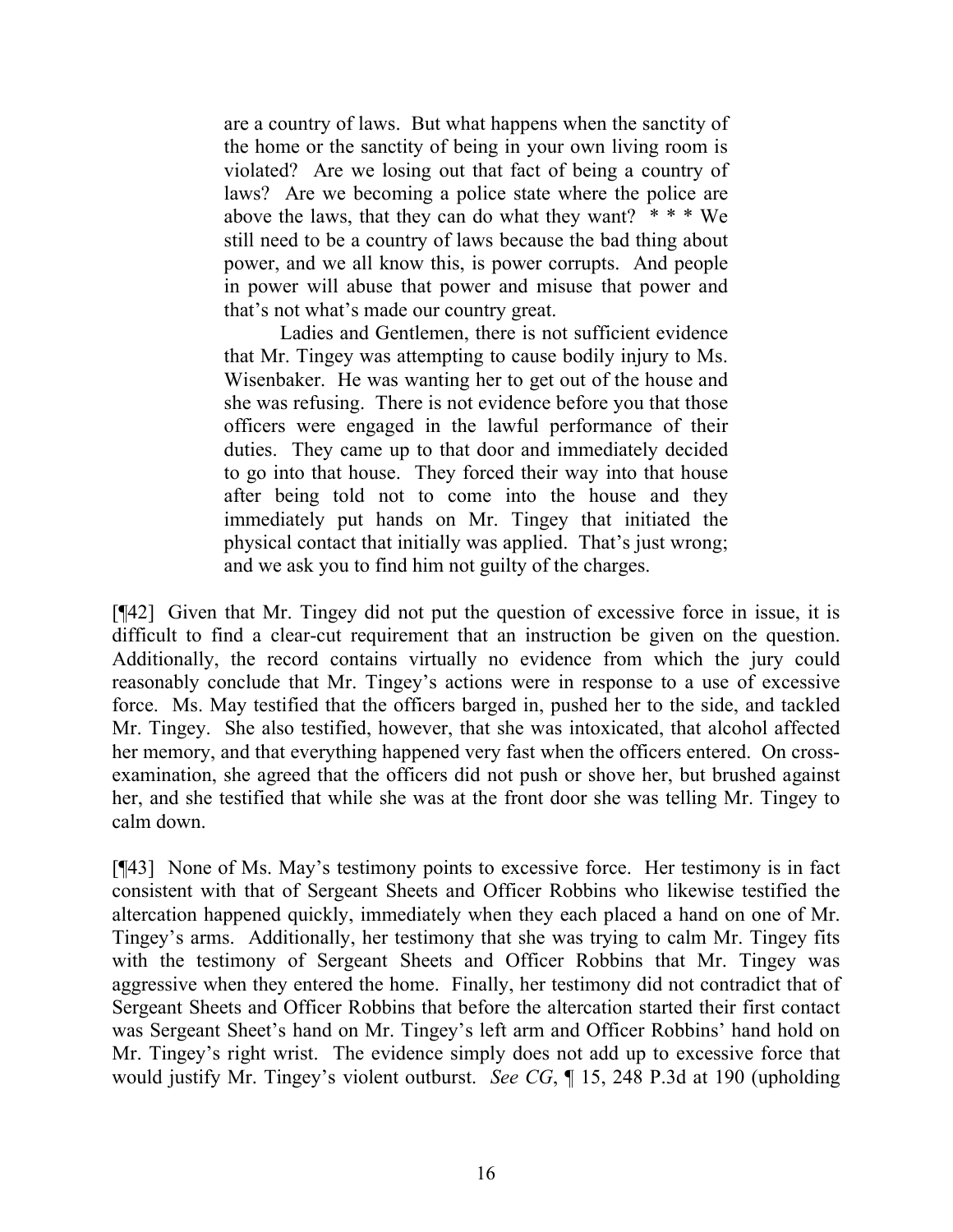finding that officer's application of compliance grip to defendant, which hurt her "a little," and physically pulling her from van, was not excessive force).

[¶44] Given the evidence, and the focus of the defense arguments, we are unable to find that there was a clear-cut requirement that an excessive force instruction be given, and we therefore find no plain error in the district court's failure to give the instruction. We turn then to the assertion of plain error in the district court's failure to instruct the jury on the circumstances that would justify a warrantless entry and arrest.

### **b. Lawful Performance Instructions**

[¶45] As discussed previously, whether the officers were lawfully performing their official duties when Mr. Tingey caused them bodily injury went to the heart of Mr. Tingey's defense against the interference charges. Instructions that would have defined the circumstances under which a warrantless entry and arrest could be made were therefore theory of defense instructions. As such, there would have been a clear requirement to give the instructions if there was any competent evidence based on which the jury could reasonably have found the entry and arrest were unlawful.

[¶46] All of the officers testified that they had the training and/or experience to recognize the smell of burnt marijuana and they recognized the smell of burnt marijuana emanating from inside Mr. Tingey's home after he opened the front door.<sup>3</sup> The officers made the decision to get a search warrant based on probable cause that a controlled substance, marijuana, would be found in the home. The officers also testified that the exigent circumstances that prompted their warrantless entry of the home was their concern that the marijuana would be destroyed while they waited for a search warrant.

[¶47] The odor of burnt marijuana emanating from a home is sufficient to establish probable cause for a warrant to search the premises. *Rideout v. State*, 2005 WY 141, ¶ 17, 122 P.3d 201, 205 (citing *Gompf v. State*, 2005 WY 112, ¶ 20, 120 P.3d 980, 986 (Wyo. 2005)). While the odor of burnt marijuana may provide probable cause for a search warrant, the warrantless entry of a home is not permitted unless the occupant of the home consents to the entry or an exigent circumstance justifies the warrantless entry. *Pena v. State*, 2004 WY 115, ¶ 29, 98 P.3d 857, 870 (Wyo. 2004). In order for the exigent circumstance exception to apply, the government must establish that the officers had probable cause for the search and that exigent circumstances made it impracticable to obtain a warrant before conducting the search. *Miller v. State*, 2009 WY 125, ¶ 11, 217 P.3d 793, 799 (Wyo. 2009). "Among the exigent circumstances justifying a warrantless search is a need 'to prevent the imminent destruction of evidence.'" *Id*. (quoting *Pena*, ¶ 29, 98 P.3d at 870).

<sup>&</sup>lt;sup>3</sup> The exception was Officer Robbins who testified that he recognized the smell of marijuana emanating from inside the front of the home but he could not tell if the marijuana was burnt or unburned.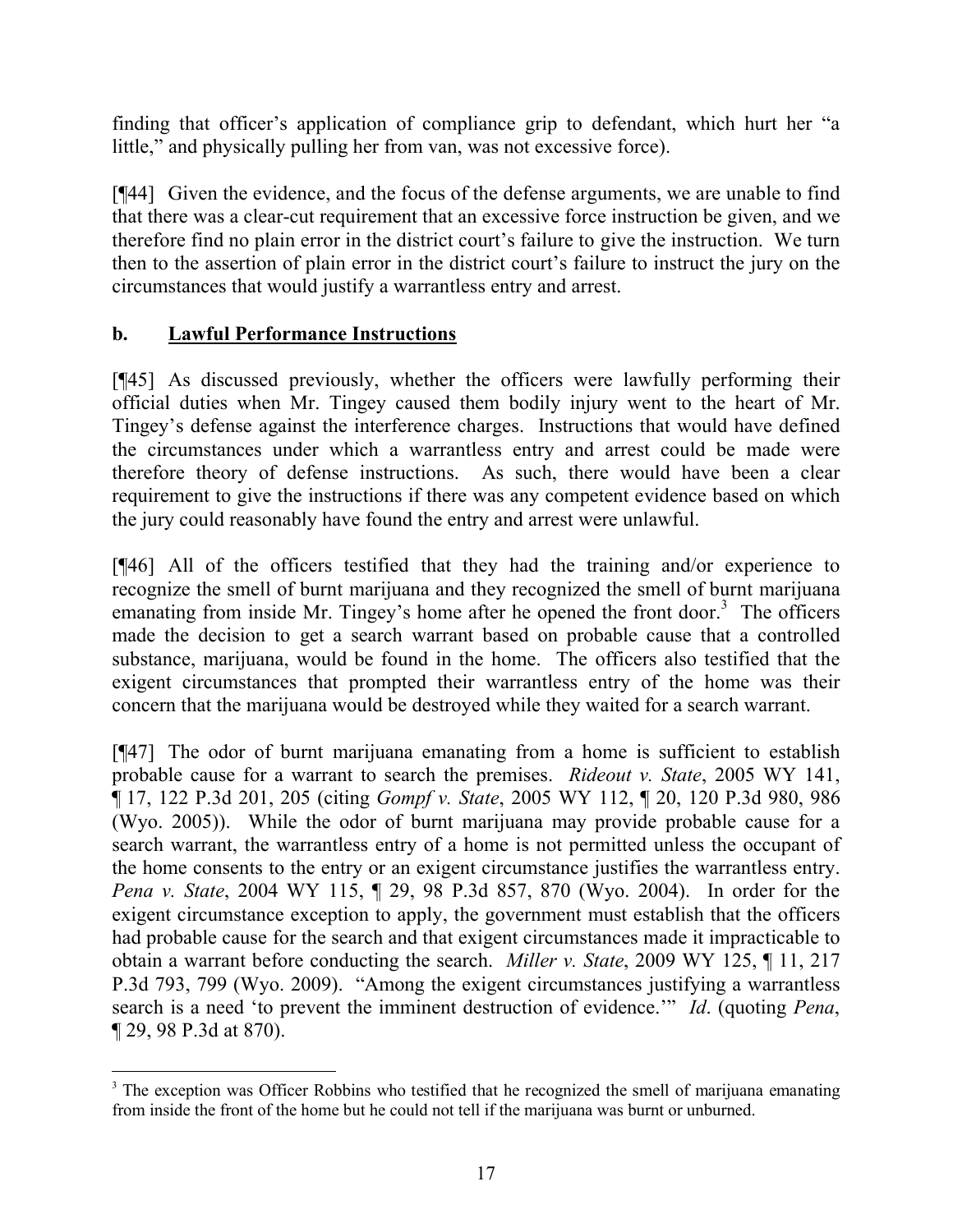[¶48] In *Rideout*, we found a warrantless entry justified by the need to prevent destruction of the evidence, namely marijuana. *Rideout*, ¶ 24, 122 P.3d at 208. In *Miller*, we explained our application of that exigent circumstance:

> We applied the exigent circumstances exception to a warrantless entry in *Rideout v. State*, 2005 WY 141, 122 P.3d 201 (Wyo.2005). In *Rideout*, officers went to the defendants' residence to investigate drug-related activities. As they exited their vehicles, they smelled burning marijuana coming from the residence, and the officers realized "their presence was known to the occupants." *Id.*, ¶¶ 5, 24, 122 P.3d at 203, 208. At that point, officers decided to enter the house and secure it to prevent the destruction of evidence before seeking a search warrant. *Id.*, ¶ 7, 122 P.3d at 203. We affirmed the denial of the motion to suppress and found no Fourth Amendment violation because: (1) officers possessed probable cause that a crime was being committed within the residence; (2) exigent circumstances justified the warrantless entry to secure the residence and prevent destruction of any evidence; and (3) the officers refrained from searching the home until they had authorization—either in the form of consent or a search warrant. *Id.*, ¶ 25, 122 P.3d at 208.

*Miller*, ¶ 12, 217 P.3d at 799.

[¶49] This case presents a similar set of facts. It is undisputed that law enforcement was legitimately called to Mr. Tingey's home in response to a report of family violence. The evidence is also undisputed that once Mr. Tingey opened his front door, the odor of marijuana emanating from the home was detected. As in *Rideout*, the officers were confronted with probable cause to believe that illegal drugs were present in the home and that the occupants of course knew of law enforcement's presence, making destruction of the evidence a very real and legitimate concern. To further those concerns, Mr. Tingey repeatedly shut the door on the officers and when the door was left open to allow the officers to speak with Ms. May, Mr. Tingey could be viewed moving back and forth and clearing items from surfaces in the home.

[¶50] Mr. Tingey nonetheless contends that these concerns of evidence destruction should be disregarded as justification for the warrantless entry because the officers created the exigent circumstance themselves by invading his private space in violation of his Fourth Amendment rights. *See Kentucky v. King*, 563 U.S. 452, 463, 131 S.Ct. 1849, 1858, 179 L.Ed.2d 865 (2011) (exigent circumstance justifies warrantless entry so long as police did not create exigency by engaging in conduct that violates the Fourth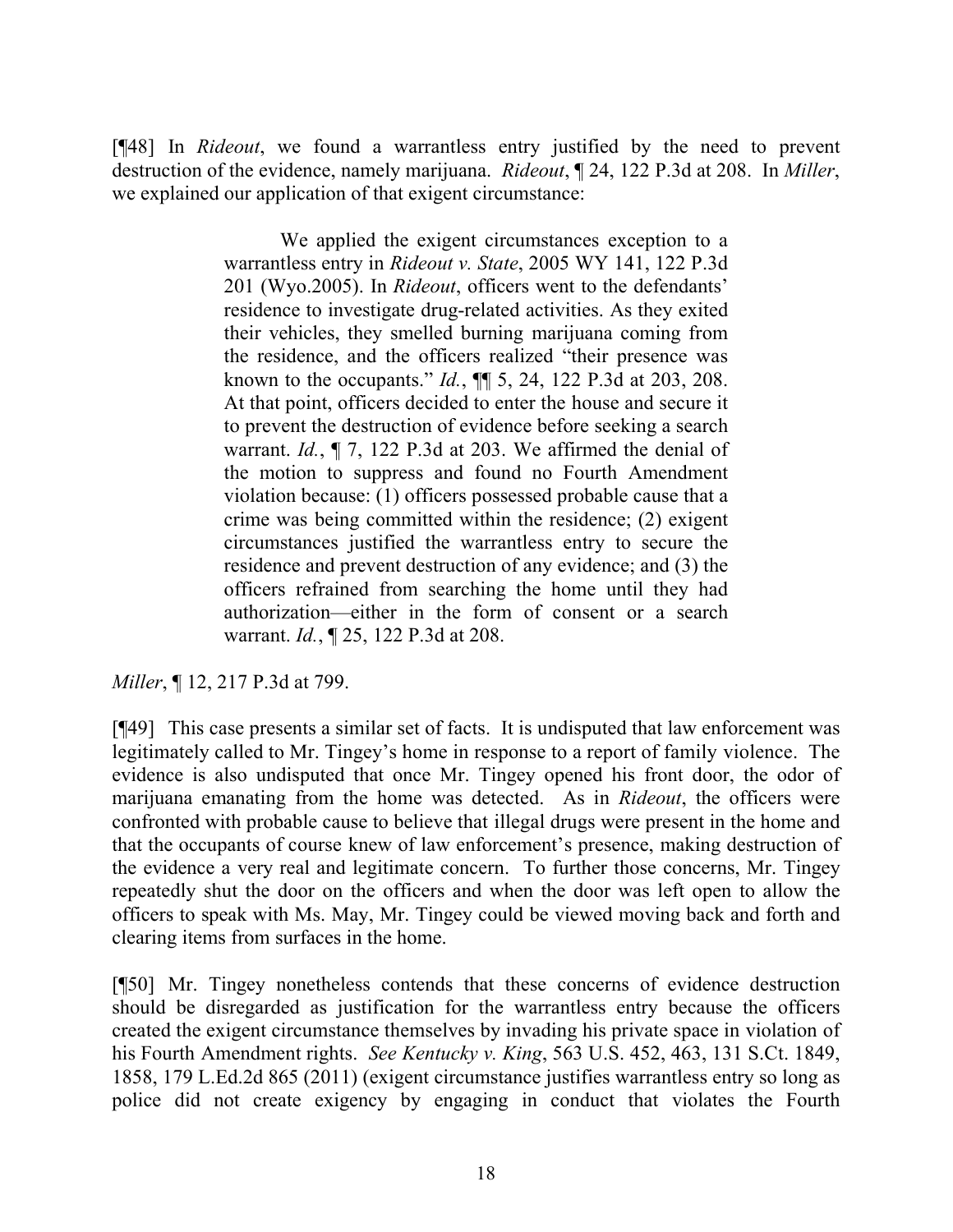Amendment). Specifically, Mr. Tingey asserts that to detect the odor of marijuana at his back door, Officers Robbins and West had to intrude on a private space, one that was blocked from public view. It is this unlawful intrusion, he claims, which created the exigency. We disagree.

[¶51] First, the back door was not protected by a fenced off or blocked off area as suggested by Mr. Tingey's argument. The officers testified that the back door was adjacent to the driveway and they simply walked up the driveway to reach the back door.<sup>4</sup> Moreover, the officers approached the back door for a legitimate investigatory reason. They were called to respond to a family violence report and there was initially no response to the other officers who were knocking at the front door. Officers Robbins and West approached the back door for the sole purpose of looking for occupants and to ensure the entire house was accounted for. Finally, the odor of marijuana that prompted the officers to obtain a search warrant and make a warrantless entry was detected at both the front and back entrances, and more particularly by all four officers at the front entrance. The odor at the back entrance was thus not the sole cause for the warrant or the sole justification for the warrantless entry. The officers plainly did not create the exigency by their own conduct.

[¶52] With regard to the officers' warrantless entry into the home, the evidence supports only one conclusion: exigent circumstances justified the warrantless entry. It follows that had the jury been instructed on the definition of exigent circumstances, it is unlikely that the instruction would have affected their verdict. We thus find no plain error in the district court's failure to provide the warrantless entry instruction, both because there was no clear-cut requirement that the instruction be given and because Mr. Tingey has not established a reasonable possibility that the jury verdict would have been more favorable had the instruction been given.

[¶53] With regard to the warrantless arrest of Mr. Tingey, we have held that "[p]robable cause for a warrantless arrest exists when, under the totality of the circumstances, a prudent, reasonable, and cautious peace officer would be led to believe that a crime has been or is being committed and that the individual arrested is the perpetrator." *McCallie v. State ex rel. Wyo. Dep't of Transp.*, 2014 WY 18, ¶ 7, 317 P.3d 1142, 1145 (Wyo. 2014) (quoting *Keehn v. Town of Torrington*, 834 P.2d 112, 116 (Wyo. 1992)). The evidence is again undisputed that when officers entered Mr. Tingey's home, they did so not for the purpose of arresting him but for the purpose of clearing and securing the residence. The decision to arrest Mr. Tingey was made only after he became physically violent with the officers. At that point, the officers certainly had a reasonable belief Mr. Tingey was committing a crime.

<sup>&</sup>lt;sup>4</sup> This was also where Tara Wisenbaker had parked and entered the home when she came to check on Ms. May that evening.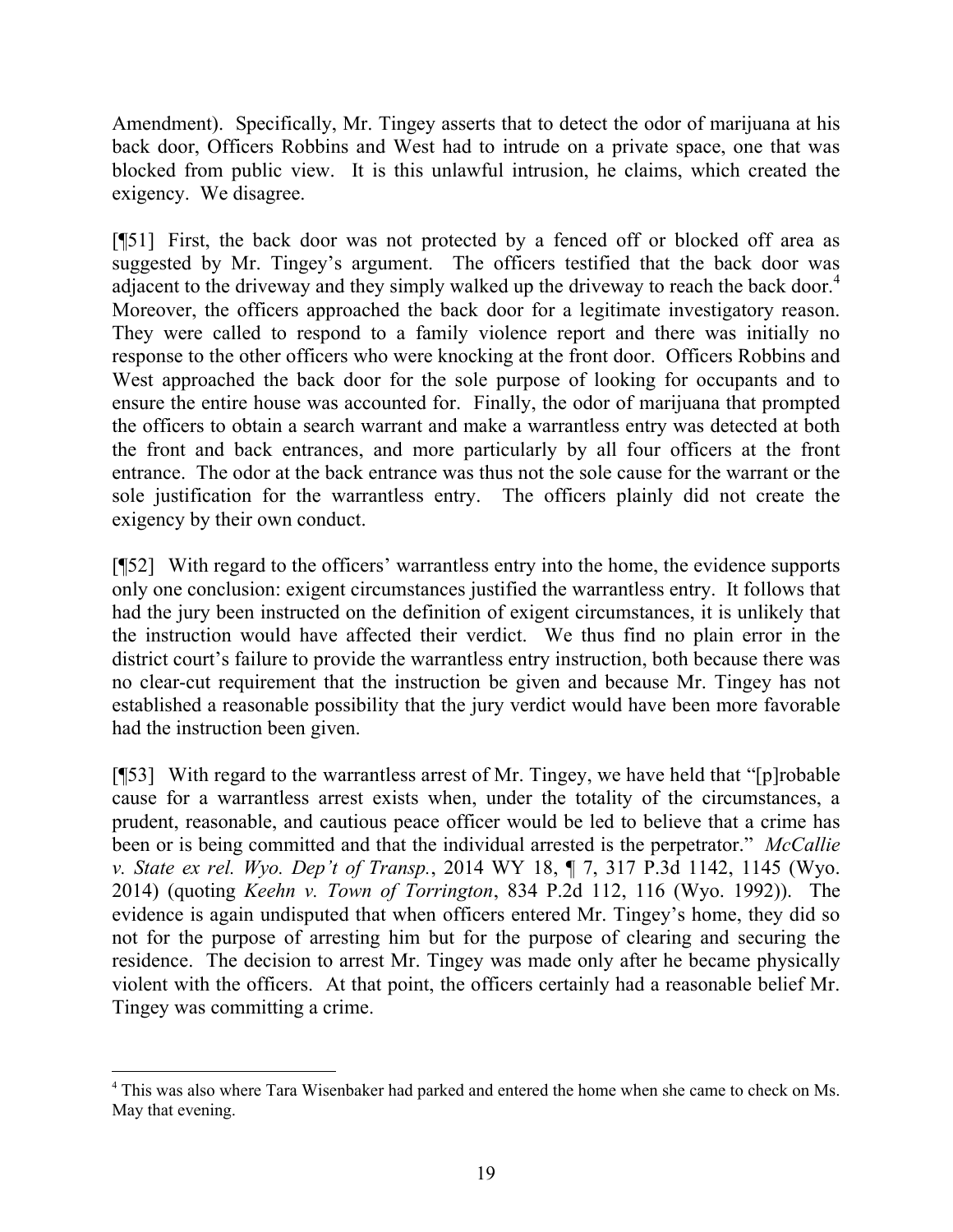[¶54] Given the evidence in support of the decision to make a warrantless entry of Mr. Tingey's home, and the ensuing circumstances that justified his warrantless arrest, we are again unable to find that there was a clear requirement that the jury be instructed on the grounds for a warrantless entry and arrest. We further find, based on the overwhelming evidence, that such an instruction would have been unlikely to affect the verdict against Mr. Tingey. We thus find no plain error in the district court's failure to give an instruction on these matters.

#### **II. Ineffective Assistance of Counsel**

### **A. Standard of Review**

[¶55] "Claims of ineffective assistance of counsel involve mixed questions of law and fact and are reviewed *de novo*." *Mraz v. State*, 2016 WY 85, ¶ 42, 378 P.3d 280, 290 (Wyo. 2016) (quoting *Castellanos v. State*, 2016 WY 11, ¶ 95, 366 P.3d 1279, 1304 (Wyo. 2016)).

### **B. Analysis**

[¶56] This Court evaluates claims of ineffective assistance of counsel according to the following framework:

> A defendant challenging the effectiveness of counsel bears the burden of proving that ineffectiveness. *Luftig v. State*, 2010 WY 43, ¶ 17, 228 P.3d 857, 864 (Wyo. 2010) (citing *Rutti v. State*, 2004 WY 133, ¶¶ 22–23, 100 P.3d 394, 405 (Wyo. 2004)). Based on our adoption of the two-prong test set forth in *Strickland v. Washington*, 466 U.S. 668, 687, 104 S.Ct. 2052, 2064, 80 L.Ed.2d 674 (1984), the defendant must prove both that counsel's performance was deficient, and that the defendant was prejudiced by the deficient performance. *Galbreath v. State*, 2015 WY 49, ¶ 4, 346 P.3d 16, 18 (Wyo. 2015) (citing *Frias v. State*, 722 P.2d 135, 145 (Wyo. 1986)). The defendant's burden is a heavy one, as we have explained:

When reviewing a claim of ineffective assistance of counsel, the paramount determination is whether, in light of all the circumstances, trial counsel's acts or omissions were outside the wide range of professionally competent assistance. We indulge a strong presumption that counsel rendered adequate assistance and made all significant decisions in the exercise of reasonable professional judgment. Under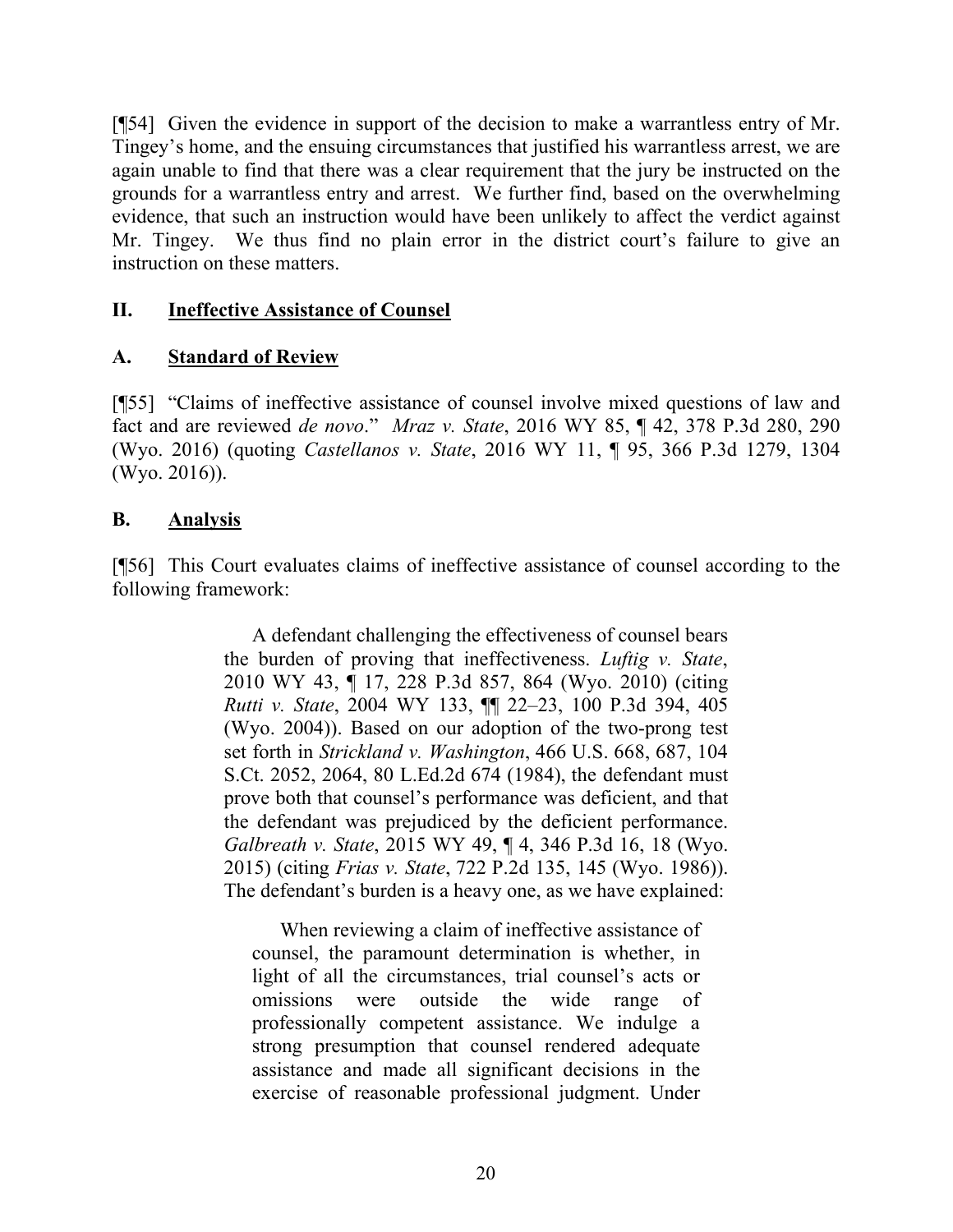the two-prong standard articulated in *Strickland*, to warrant reversal on a claim of ineffective assistance of counsel, an appellant must demonstrate that his counsel failed to render such assistance as would have been offered by a reasonably competent attorney and that counsel's deficiency prejudiced the defense of the case. "The benchmark for judging any claim of ineffectiveness must be whether counsel's conduct so undermined the proper functioning of the adversarial process that the trial cannot be relied on as having produced a just result."

*Luftig*, ¶ 17, 228 P.3d at 864 (quoting *Dettloff v. State*, 2007 WY 29, ¶ 18, 152 P.3d 376, 382 (Wyo. 2007) (internal citations omitted)).

*Mraz*, ¶ 43, 378 P.3d 291.

[¶57] We have also stated:

An ineffective assistance claim has a performance component and a prejudice component. The components are mixed questions of fact and law. A court does not have to approach the inquiry by addressing performance first and prejudice second. A court does not have to address both components if the appellant makes an insufficient showing on one. If a court determines it is easier to dispose of the claim because sufficient prejudice is lacking, the court may do so.

*Castellanos*, ¶ 96, 366 P.3d at 1304 (quoting *Eaton v. State*, 2008 WY 97, ¶ 132, 192 P.3d 36, 92 (Wyo. 2008)).

[¶58] Mr. Tingey argues that he was denied effective assistance of counsel because his counsel failed to file a motion to suppress, failed to renew the motion for judgment of acquittal at the end of trial, and failed to propose appropriate theory of defense instructions. While Mr. Tingey asserts three grounds for his ineffective assistance of counsel claim, he does not separately address each ground, and his argument is essentially a recasting of his argument that the officers acted unlawfully when they entered Mr. Tingey's home without a warrant and then arrested him without a warrant. Because these arguments are no different than those we already addressed, we resolve them on essentially the same ground. Mr. Tingey has not shown that counsel's failure to file a motion to suppress, to renew the defense motion for judgment of acquittal, and to offer appropriate theory of defense instructions prejudiced his defense. As previously